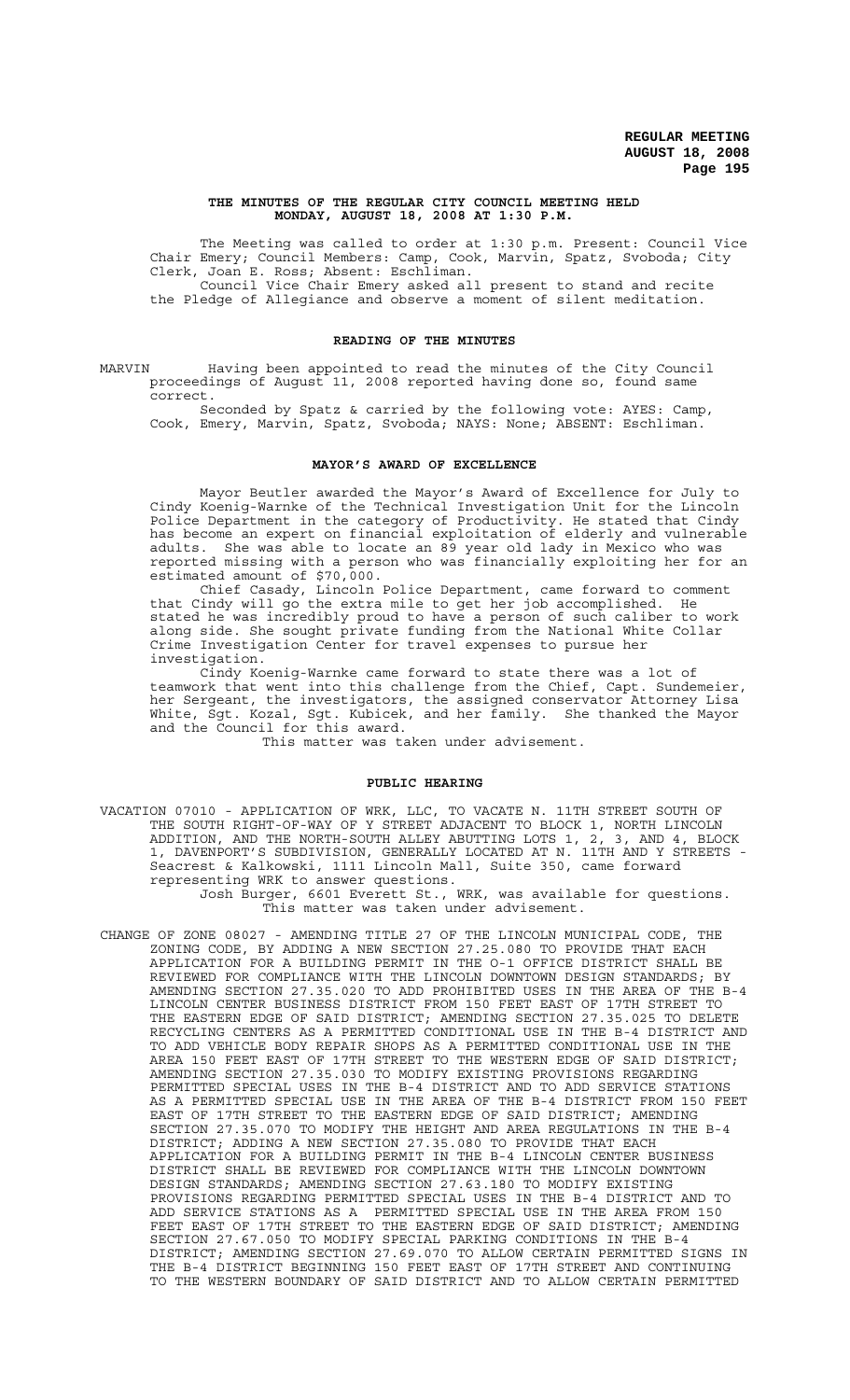SIGNS IN THE B-4 DISTRICT BEGINNING 150 FEET EAST OF 17TH STREET AND CONTINUING TO THE EASTERN BOUNDARY OF SAID DISTRICT; AND REPEALING SECTIONS 27.35.020, 27.35.025, 27.35.030, 27.35.070, 27.67.050, AND 27.69.070 OF THE LINCOLN MUNICIPAL CODE AS HITHERTO EXISTING. (RELATED ITEMS: 08-107, 08R-187, 08-108);

MISC. 08007 - AMENDING THE CITY OF LINCOLN DESIGN STANDARDS BY AMENDING CHAPTER 1.00 REQUEST FOR WAIVER PROCEDURE, TO ADD A NEW SECTION 2.5 TO PROVIDE A SEPARATE PROCESS FOR WAIVERS FROM THE LINCOLN DOWNTOWN DESIGN STANDARDS, AND TO ADD A NEW CHAPTER 3.76 TO ADOPT LINCOLN DOWNTOWN DESIGN STANDARDS FOR EXTERIOR FEATURES OF PROJECTS REQUIRING BUILDING PERMITS IN THE B-4 LINCOLN CENTER BUSINESS DISTRICT AND THE O-1 OFFICE DISTRICT. (RELATED ITEMS: 08-107, 08R-187, 08-108) (ACTION DATE: 8/25/08);

CHANGE OF ZONE 08026 - APPLICATION OF THE PLANNING DIRECTOR FOR A CHANGE OF ZONE FROM R-6, R-7, AND R-8 RESIDENTIAL DISTRICTS TO B-4 LINCOLN CENTER BUSINESS DISTRICT; FROM I-1 INDUSTRIAL PARK DISTRICT, P PUBLIC USE DISTRICT AND B-3 COMMERCIAL DISTRICT TO B-4 LINCOLN CENTER BUSINESS DISTRICT; AND FROM R-6 RESIDENTIAL DISTRICT AND I-1 INDUSTRIAL DISTRICT TO P PUBLIC USE DISTRICT, ON PROPERTY IN THE ANTELOPE VALLEY AREA GENERALLY LOCATED FROM K STREET TO VINE STREET, FROM 17TH STREET TO 23RD STREET. (RELATED ITEMS: 08-107, 08R-187, 08-108) - David Landis, Director of Urban Development, came forward to ask approval of the design standards which are to promote private sector investments. He informed the Council that Urban Development met with the Neighborhood Association, Lincoln Realtors Association, DLA, Chamber of Commerce, and LIBA. Suggestions were received of which some were also implemented.

Tom Henning, 6015 The Knolls, President and CEO of Assurity Life Insurance, stated they are planning to build a new corporate headquarters in the new Antelope Valley area. He stated they need assurance this area will be developed in a way they can be proud to call this corporate home for many years. He is in support of the design standards.

Jon Weinberg, 6601 Everett, Chair of Downtown Lincoln Association, came forward to express their support of the concept of developing Downtown Design Standards which is consistent with the Comprehensive Downtown Master Plan approved in 2005. DLA does oppose the recommended no parking in the Antelope Valley area which they feel is inconsistent with the Downtown Master Plan.

Bob Harris, 3618 Culpepper Court, Interim President of the Lincoln Community Foundation which represents the charitable intent of donors who leave perpetual gifts to benefit the Lincoln community. A donation of \$500,000 has been received to support the development of Union Plaza. He stated the Foundation feel the Design Standards provide adequate protection to satisfy the interest on behalf of these donors and encourage they be approved.

Kyle Fisher, Chamber of Commerce, 1135 M Street, came forward in support of the Design Standards and to recommend limited land uses without additional approval process, continue to streamline the permit process, and to find required funding to fulfill recommended street standard without sacrifices to projects in other parts of the community and for Lincoln to continue to support the efforts to market community, national and international investors to improve the image as a business friendly community.

Carl Sjulin, 6003 Old Cheney Rd., President of Westgate Bank, came forward in support of the proposed Design Standards which will lead to the highest and best use in the Antelope Valley redevelopment area. They are planning on building a downtown branch and parking would be important in this area.

Mark Hunzeker, 600 Wells Fargo Center, 1248 O Street, representing B & J Parnership, Speedway Properties, came forward with no comment on the Design Standards, but to comment on the effect the standards may have on small parcels within the effected area. An amendment was proposed to the standards which would create a presumption that a waiver of those standards would be granted in cases where the small size or other physical characteristics of the site make compliance impractical or impossible or create economic hardship. In addition the ownership and boundaries of that site have not changed since that effective date of the standards so cannot go out and create a situation that would create that presumption. For example a project as small as a quarter of a block would be difficult to meet the standards.

Mark Hoistad, 2648 Everett St., came forward not in opposition to design standards, but has objection to the building features in the current Design Standards. He suggested to adopt standards in a way to stimulate guidelines and goals that want to be achieved in the area as opposed to defining specific things that can't be done. A performance based model rather than regulatory design standard would be preferred.

Peter Hind, 5140 Valley Rd., professor with the College of Architecture and practicing architect in Lincoln, President of LHDC, and a member of the Mayor's Environmental Task Force, came forward not against the Design Standards, but to encourage guidelines that are open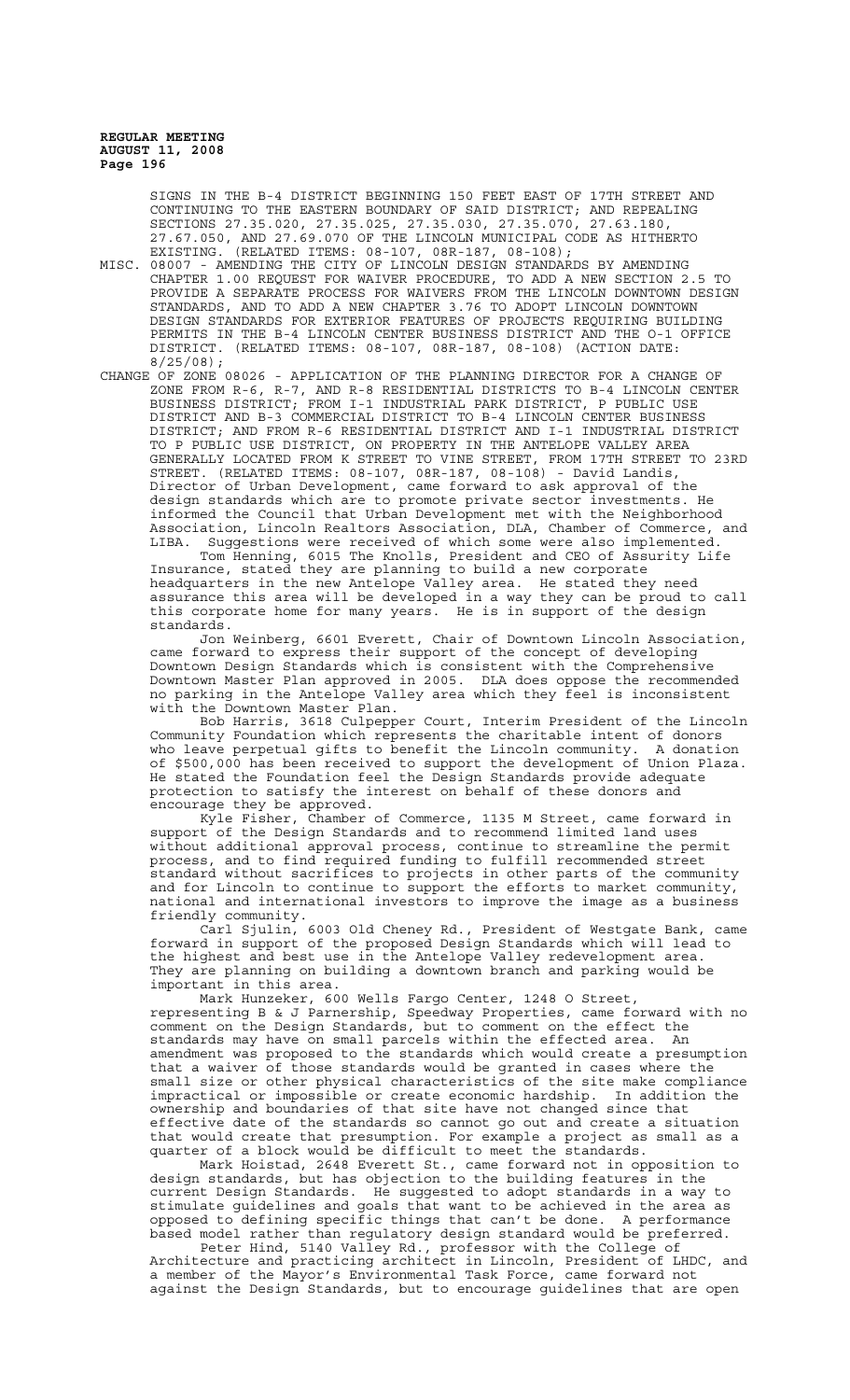ended and not about prohibition of things we might not like. Creativity is important.

Steve Henrichsen, Planning Department, came forward to answer parking questions. There is not a parking requirement from 17½ Street to the Haymarket area, N Street to P Street from 17<sup>th</sup> Street to 24<sup>th</sup> Street, and no parking requirement from N Street to P Street in the Antelope Valley area. There are parking requirements south of N Street and north of P Street. On-street parking cannot be included in a building permit. They are working on trying to maximize the amount of on-street parking in this area in particular in some of the areas where there is 100 feet of right-of-way and where there is less traffic count. They are looking at areas to add diagonal parking. It would be nontypical to have language of whether or not it is the City's obligation The zoning ordinance includes only what is to provide parking. The prohibited or allowed.

Mr. Landis stated the appropriate place to add such language related to parking would be in the Antelope Valley Redevelopment Plan. An exchange of value, reduced cost of land, for the use of a private parking facility during non-business hours has been an idea talked about with no objection at this time. In response to strict design standards which may cause a beautiful building to be turned away the Planning Director may waive the strict design standards.

Mr. Henrichsen stated the typical appeal process would be that it goes before the Urban Design Committee or whatever board and then to the City Council. It now allows the appeal to go directly to the City Council of if feel there would be a better chance at the Design Cut Committee they can chose to go that route. It can be as short as 30 days from when applied for. In response to Mr. Hunzeker's suggestion it was stated that a block as small as a 1/4 block applies to most all the properties in the area. Most of the lots in this area are 50 ft wide and along O Street there are lots of 25 foot wide lots. There are a lot of buildings on very small properties that still meet those standards. We don't think it is necessary to have that particular size or hardship as a part of it.

Rick Peo, City Attorney, came forward to express opposition to the presumption process as it puts a burden on the City to rebut a developer's information they have in their hands. They are the ones who know if they have a hardship. They know whether or not how the site is going to work and if they come in and say it doesn't work for me we don't have the basis to rebut that presumption. This isn't a good process. The appeal process in and of itself provides ample opportunity for them to present their views.

Mr. Landis came forward for rebuttal.

This matter was taken under advisement.

CHANGE OF ZONE 08037 - APPLICATION OF JOY A. SHIFFERMILLER FOR A CHANGE OF ZONE FROM R-7 RESIDENTIAL DISTRICT TO O-1 OFFICE DISTRICT ON PROPERTY GENERALLY LOCATED AT THE NORTHEAST CORNER OF S. 10TH STREET AND G STREET - Joy Shiffermiller, 3930 South Street, came forward to request approval for use of this property as a law office.

Marvin Krout, Planning Director, said this property abuts uses not residential and also because the property to the north is zoned residential but is subject to a Historical Preservation Special Permit which permits office uses. So the character of 10<sup>th</sup> Street is more office oriented and the next block to the north is O-1 zoning. This is looked at as an extension to the O-1 zoning.

This matter was taken under advisement.

- APPROVING A MEMORANDUM OF UNDERSTANDING BETWEEN THE CITY AND THE LANCASTER COUNTY AGRICULTURAL SOCIETY RELATING TO THE ANNEXATION OF APPROXIMATELY 160 ACRES OF PROPERTY GENERALLY LOCATED AT NORTH 84TH STREET AND HAVELOCK AVE. (RELATED ITEMS: 08R-160, 08R-161, 08-89, 08-90) (ACTION DATE: 7/28/08) (7/21/08 - P.H. CON'T. TO 8/18/08 W/ACTION ON 8/25/08) (WAIVED THE RULES TO HAVE ACTION THIS DATE, 5-1; SPATZ DISSENTING; MTA #1, ADOPTED, 6-0; MTA #2, ADOPTED, 6-0; DELAYED ONE WEEK W/ACTION ONLY TO 8/25/08, 5-1; EMERY DISSENTING.);
- COMP. PLAN AMENDMENT 08014 AMENDING THE 2030 LINCOLN/LANCASTER COUNTY COMPREHENSIVE PLAN TO DESIGNATE LAND LOCATED AT THE SOUTHEAST CORNER OF NORTH 84TH STREET AND HAVELOCK AVE. AS COMMERCIAL IN THE LAND USE PLAN. (RELATED ITEMS: 08R-160, 08R-161, 08-89, 08-90) (ACTION DATE: 7/28/08) (7/21/08 - P.H. CON'T. TO 8/18/08 W/ACTION ON 8/25/08);
- ANNEXATION 08004 APPLICATION OF LANCASTER COUNTY AGRICULTURAL SOCIETY, INC. TO AMEND THE LINCOLN CORPORATE LIMITS MAP BY ANNEXING APPROXIMATELY 29.07 ACRES OF PROPERTY GENERALLY LOCATED AT NORTH 84TH STREET AND HAVELOCK AVE. (RELATED ITEMS: 08R-160, 08R-161, 08-89, 08-90) (7/21/08 - P.H. CON'T. TO 8/18/08 W/ACTION ON 8/25/08);
- CHANGE OF ZONE 08025 APPLICATION OF LANCASTER COUNTY AGRICULTURAL SOCIETY, INC. FOR A CHANGE OF ZONE FROM AG AGRICULTURAL DISTRICT TO H-4 GENERAL COMMERCIAL DISTRICT ON PROPERTY GENERALLY LOCATED AT THE SOUTHEAST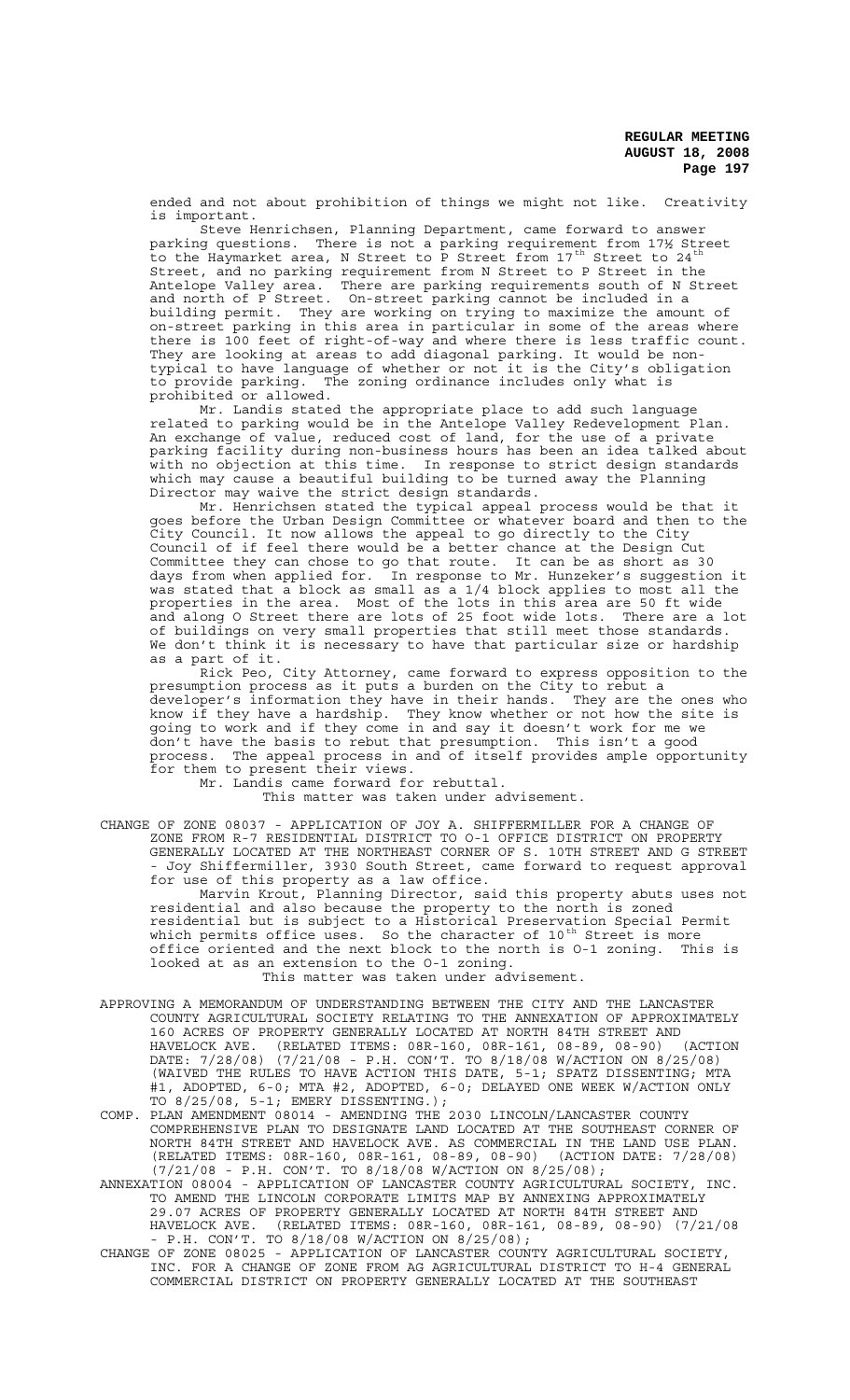> CORNER OF NORTH 84TH STREET AND HAVELOCK AVE. (RELATED ITEMS: 08R-160, 08R-161, 08-89, 08-90) (7/21/08 - P.H. CON'T. TO 8/18/08 W/ACTION ON 8/25/08)- Alan Wood, legal counsel for Lancaster Agricultural Society and the Lancaster Event Center, this change of zone and annexation of approximately 25 acres owned by the Ag Society and 14 acres which will accommodate a proposed commercial development including a hotel, restaurant, and retail at the corner of 84<sup>th</sup> and Havelock. A 40 or 50 year long-term lease would be entered into with tenants. Under State Statute Chapter 77 which states that if the property is not used for tax exempt purposes then it would go back to being taxed. The Phase II expansion is scheduled to be finished the first of October which includes an additional livestock pavillion and also the covering of the Amy Countryman arena which is a dirt floored livestock arena and a connector with meeting rooms and food dispensing facilities. There are no fixed seats in any of the finished improvements at this time. If there is the possibility of bringing larger events to the Event Center, but in order to accommodate those larger events 3500 - 4000 fixed seats would need to be installed this would possibly be done.

> Marvin Krout, Planning Director, came forward to answer the question of the date of 12-1-2012 as a compromise date with the Lancaster Ag Society to wait with their arena plans until after the vote on the Haymarket arena next year. If it did not pass this will allow time to come back with a second revised proposal.

This matter was taken under advisement.

AMENDING CERTAIN PORTIONS OF THE LINCOLN-LANCASTER COUNTY AIR POLLUTION CONTROL PROGRAM REGULATIONS AND STANDARDS TO INCORPORATE CHANGES TO THE AIR QUALITY REQUIREMENTS OF THE STATE OF NEBRASKA ENVIRONMENTAL PROTECTION ACT AND THE FEDERAL CLEAN AIR ACT - Scott Holmes, Health Dept., came forward to state these regulations will bring the Health Department's standards up to speed with the State and Federal regulations that applied to all different regulated business entities in Lincoln & Lancaster County.

Rick Thorson, Health Dept. Air Quality Supervisor, stated these changes are related to a program called Prevention of Significant Deterioration or PSD which is a federally mandated program designed to insure public health and welfare. This applies to large new sources of air pollution or to existing sources that want to add processes or capacity to their facility. These regulations will provide air quality capacity to their facility.<br>analysis.

This matter was taken under advisement.

APPROVING AND ADOPTING PROPOSED AMENDMENTS TO THE LINCOLN CENTER REDEVELOPMENT PLAN FOR THE BLOCK 85 REDEVELOPMENT PROJECT ON PROPERTY GENERALLY BOUNDED BY ROSA PARKS WAY, M STREET, SOUTH 8TH STREET, AND SOUTH 9TH STREET - Dallas McGee, Urban Development, TIF will be allowed to assist in facilitating this redevelopment which includes the renovation of three existing buildings on this block and the construction of one new building. Private investment of \$7.6 million is anticipated and the TIF will be used for the relocation of utilities and for streetscape improvements. Approval of this will allow negotiations to proceed. This project is for revitalization and would not happen without TIF.

Kent Seacrest, Seacrest & Kalkowski, 1111 Lincoln Mall, Suite 350, came forward representing WRK, Inc. And to introduce Josh Burger of WRK.

Josh Burger, WRK, Inc., in answer to the split in cost of the \$7.6 million land acquisition versus construction he stated the Color Court/ Peanut Butter factory was purchased for \$2.1 million and Cornhusker Printing was purchased for around \$465,000.

Mr. Seacrest stated the rent structure in the Haymarket area has not gone up which allows for the "But For" tests to allow the specified area be declared blighted. The demolition is not eligible for TIF. This matter was taken under advisement.

APPROVING AND ADOPTING A PROPOSED AMENDMENT TO THE ANTELOPE VALLEY REDEVELOPMENT PLAN TO ADD THE "AV PARKWAY PLAZA TRIANGLE REDEVELOPMENT PROJECT" GENERALLY LOCATED AT N. 19TH AND Q STREETS - Dallas McGee, Urban Development, stated this development envisions a new corporate headquarters for the new Assurity Life Insurance Company. It is the largest private development to date in the Antelope Valley Redevelopment area. There will be two phases; the 1st phase will be between Q and R Streets expected to result in excess of \$50,000 private investment. The  $2^{nd}$  phase will be in the area north of R Street and could generate an additional \$8 to 30 million in private investments. The purpose of this is to revitalize the area in the surrounding neighborhoods. TIF is needed for improvement of aged public utilities and to encourage improvement to incorporate the project in the plans for the plaza and parkway.

Tom Henning, 6015 The Knolls, President/CEO of Assurity Life Insurance Company, came forward to explain that due to the cost of the property his company could not justify locating in this area if it were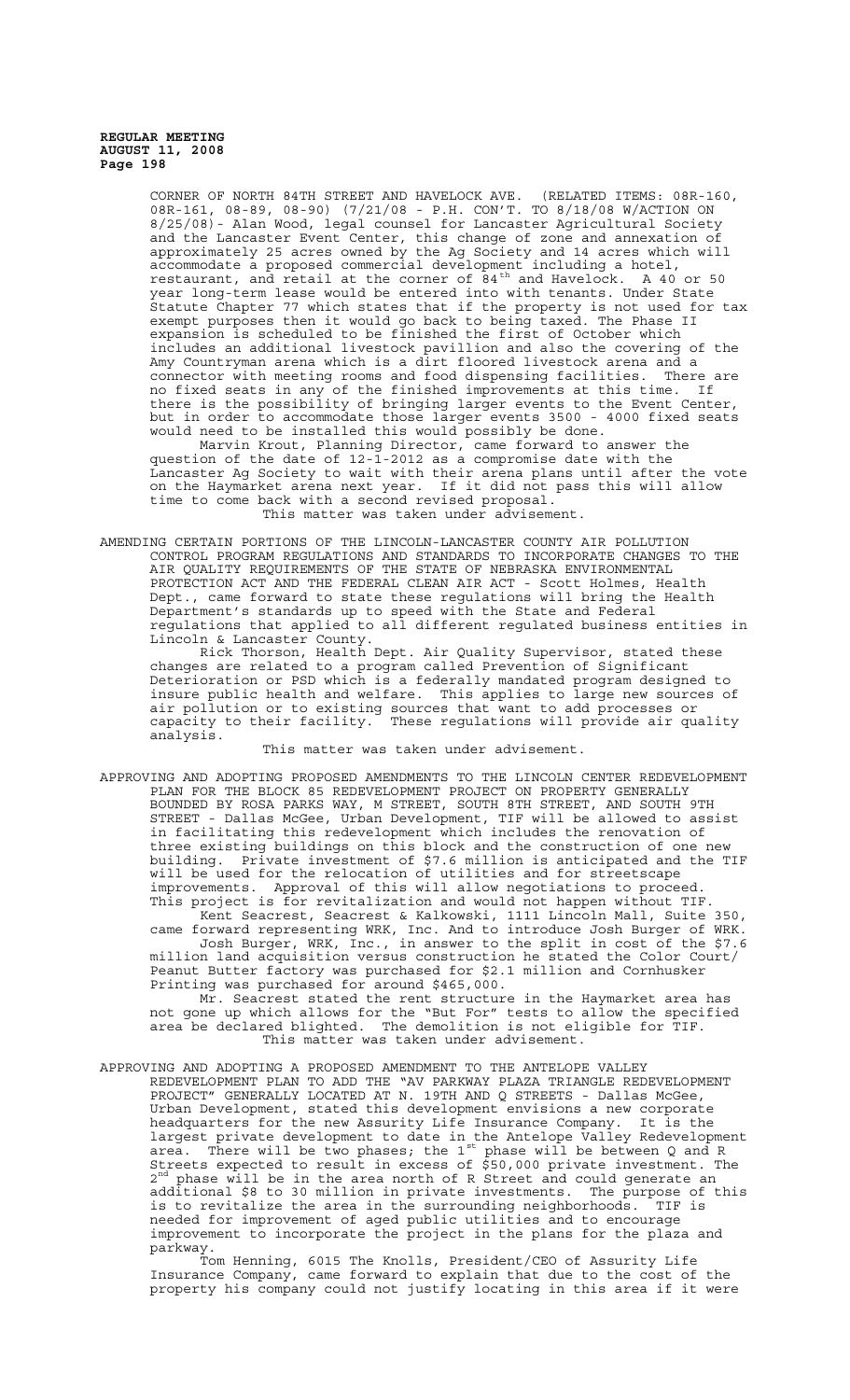not for the Tax Increment Financing available. The building is planned to be approximately 180,000 square feet with possibly six floors. Part of this building will include rental space. Clark Enerson Architectural firm will be the architect and space planner and Sampson Construction will be project manager. It is estimated to cost in excess of \$55 million. They have a current contract with the State of Nebraska to sell the downtown office building to the State. 450 associates will be moving into the new building with an estimated payroll of \$24 million annually here in Lincoln which doesn't include benefit costs. This matter was taken under advisement.

- APPROVING AN AGREEMENT BETWEEN THE UNITED STATES GEOLOGICAL SURVEY AND THE CITY TO CONDUCT STORMWATER QUALITY MONITORING SERVICES UNDER THE CITY'S NATIONAL POLLUTANT DISCHARGE ELIMINATION SYSTEM (NPDES) STORMWATER PERMIT - Ben Higgins, Public Works & Utilities, stated this is the third of three agreements for water quality monitoring. The first two were with UNL; one was wet weather and one was dry weather monitoring. These permits are to meet the obligations of NPDES permit to meet federal mandates passed through the state. This will provide for continuous monitoring and will monitor a different set of pollutants than being monitored through UNL. It will be available for viewing on the website. This matter was taken under advisement.
- ADOPTING THE LES 2008 RATE SCHEDULES, SERVICE REGULATIONS, AND COST ANALYSIS SUMMARY PROVIDING FOR A SYSTEM AVERAGE INCREASE OF 10.1 PERCENT, TO BE EFFECTIVE SEPTEMBER 1, 2008 - Terry Bundy, Administrator and CEO of Lincoln Electric System, came forward to request an increase of electric rates. The LES Administrative Board recommended a 10.1% increase and a 9.1% increase announced at a press conference. The reasons for the increase are; 1. Higher than expected natural gas prices for the fuel used in the combustion turbines, 2. Higher than expected wholesale market prices for electricity purchased on the market, 3. Lower than expected interest earnings on the funds required to maintain. The energy voucher program which provides low income assistance through he Lincoln Action Program. \$33,000 will be added for the last four months of this year. The full year of 2009 will be for \$100,000.

Todd Hall, LES, came forward to explain the cost of service analysis of the proposed 10.1% increase: residential 10.9, small commercial 10.7 large commercial 10.8, intermediate commercial, 11.4 large light & power 8.4. Winter rate for residential was going to run 13% to 14% and the summer rate was 8%. The major reason for the increase is the energy cost increases.

Ken Winston, Attorney, 1120 K St., Ste. 200, came forward on behalf of the Nebraska Chapter of Sierra Club in support of investing in renewable energy available in the state and invest in energy efficiency. Renewable energy, solar and wind, are readily available here in Nebraska and are not susceptible to rate increases because the cost of wind and solar will remain the same regardless.

Susan Hale, Center for People in Need, came forward to speak on behalf of Director Beatty Brasch in support of reducing the 10.1% increase to 9.1% if they can be assured the low income assistance funds will remain at \$100,000.

Walter Canney, 2111 S. 66<sup>th</sup> Street, came forward in support of the LES rate increase of 10.1 as recommended.

Scott Zager, 2510 Cheshire South, came forward to state that any increases should not be approved without adequate provisions that minimize future costs. He encouraged keeping the pressure on LES executives to be more proactive in their efforts to keep energy costs low.

Bob Caldwell, 6100 Luann Lane, Chair of the Lincoln Employers Coalition, to state they would not oppose either one of the increases. When a large increase is being considered the Coalition suggests more communication and more lead time to assist businesses when they are planning their budgets, planning for hiring, or planning for growing their businesses.

Andre Mick, representing LIBA Board of Directors, came forward to neither support nor oppose the rate increase of 9.1%. They encourage additional reviews of expenditures for saving in personnel, travel, advertising, public relations and to lower the 2 to 1 retirement match for employees.

Eva Sohl, Nebraska League of Conservation Voters, came forward to see that there is leadership taken to look into efficiency and renewable energy development.

Mr. Bundy came forward for rebuttal.

This matter was taken under advisement.

**\*\* END OF PUBLIC HEARING \*\***

# **COUNCIL ACTION**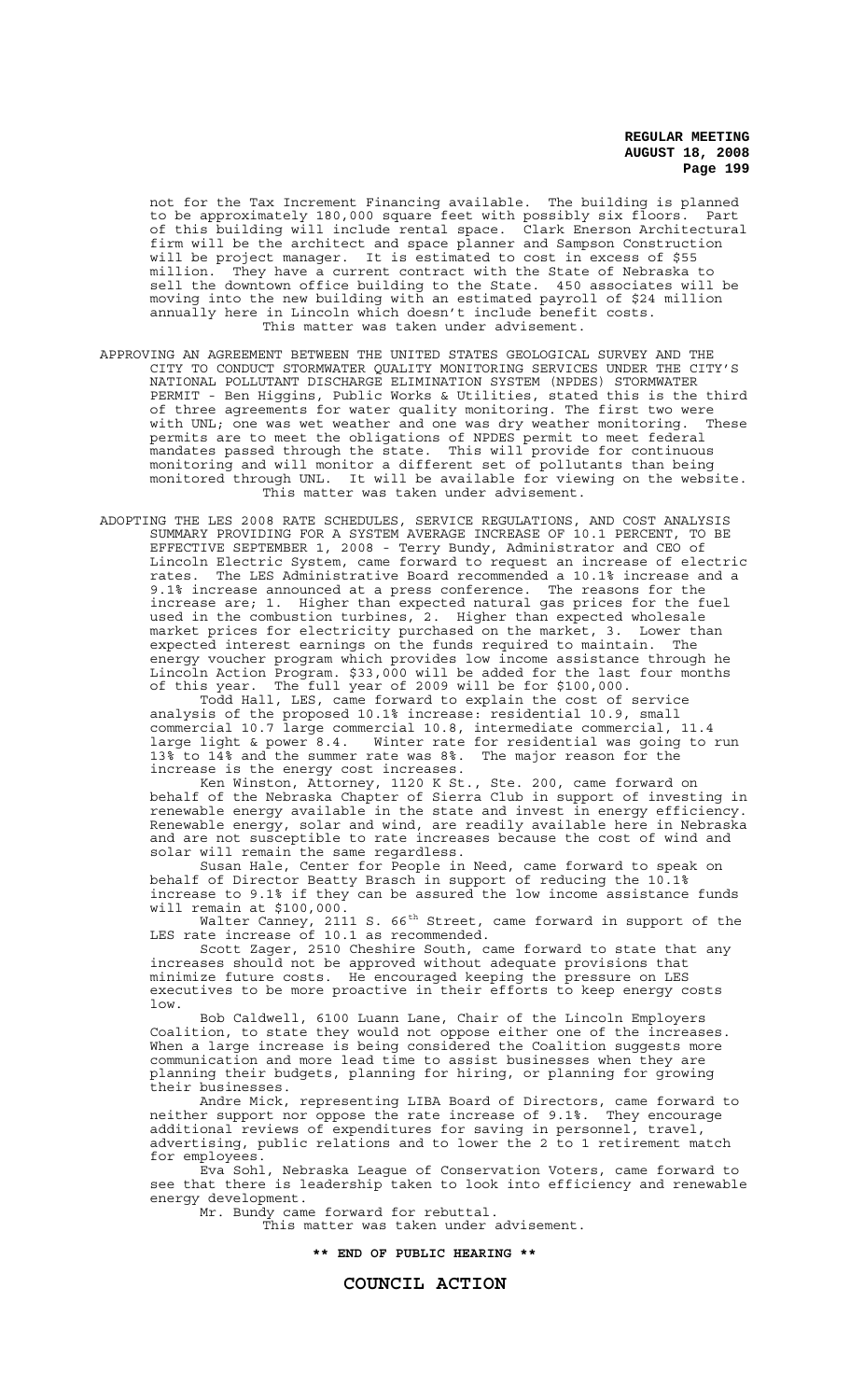# **REPORTS OF CITY OFFICERS**

- CLERK'S LETTER AND MAYOR'S APPROVAL OF ORDINANCES & RESOLUTIONS PASSED BY COUNCIL ON AUGUST 4, 2008 - CLERK presented said report which was placed on file in the Office of the City Clerk.
- REPORT FROM CITY TREASURER OF CITY CASH ON HAND AT THE CLOSE OF BUSINESS JUNE 30, 2008 - CLERK presented said report which was placed on file in the Office of the City Clerk. **(5-21)**
- REPORT FROM CITY TREASURER OF FRANCHISE TAX FOR THE MONTH OF JUNE, 2008 FROM AQUILA - CLERK presented said report which was placed on file in the Office of the City Clerk. **(16-1)**
- REPORT FROM CITY TREASURER OF FRANCHISE TAX FOR THE MONTH OF JUNE 30, 2008 FROM TIME WARNER CABLE - CLERK presented said report which was placed on file in the Office of the City Clerk. **(41-2518A)**
- REPORT FROM CITY TREASURER OF EMERGENCY 911 TAX FOR THE MONTH OF JUNE, 2008 FROM BUDGET PREPAY, INC., AT&T COMM. OF MIDWEST, INC., QWEST COMM., LEVEL 3 COMM., LEVEL 3 COMM., GRANITE TELECOMM., COMTEL TELCOM ASSETS, ACN COMM., AT&T COMM. OF MIDWEST, TWC DIGITAL PHONE, LLC - CLERK presented said report which was placed on file in the Office of the City Clerk. **(20-02)**
- REPORT FROM CITY TREASURER OF TELECOMMUNICATIONS OCCUPATION TAX FOR THE MONTH OF APRIL, 2008: CRICKET; APRIL - JUNE, 2008: AMERIVISION, COMTECH 21, T-MOBILE CENTRAL, ASSOCIATION ADMINISTRATORS, MEGPATH, OPEX, NECC TELECOM, DIGIZIP; MAY, 2008: SPRINT, SPRINT SPECTRUM, NEXTEL, MCI, WINDSTREAM SYSTEMS OF THE MIDWEST, WINDSTREAM, NEBRASKA TECHNOLOGY & TELECOMM, USCOC OF GREATER IOWA, TWC DIGITAL PHONE, CRICKET, NEW CINGULAR, ONSTAR, VIRGIN MOBILE USA, PRIMUS, WORKING ASSETS FUNDING, QWEST, BROADWING, USCOC OF NEBRASKA,/KANSAS, ANDIAMO, NEW EDGE NETWORK, ACN, VERIZON SELECT SERVICES, UCN, TELECORP., BELL ATLANTIC, WHOLESALE CARRIER, TRANS NATIONAL COMM. INTERNATIONAL, GLOBAL CROSSING, MCLEOD USA, EARTHLINK, VOICECOM, GLOBALSTAR USA, INTELLICALL OPERATOR, BROADBAND DYNAMICS, TRACFONE WIRELESS, XO COMM., CINCINNATI BELL ANY DISTANCE, ATI, KDDI AMERICA, TON SERVICES, CIMCO, BUSINESS PROD. SOLUTIONS, NORSTAN NETWORK, QUANTUM SHIFT, IBM GLOBAL, NETWORK BILLING, BUSINESS TELECOM.; JUNE 2008: WINDSTREAM, FIRST COMM., NOS, TCG OMAHA, SBC LONG DISTANCE, ACCERIS, ENHANCED, GTC, LIGHTYEAR NETWORK, TRI-M, ZONE, BT AMERICAS, WWC LICENSE, AT&T COMM. OF MIDWEST, SPRINT SPECTRUM, NEXTEL, SPRINT, MCI, VIAERO WIRELESS, ATS MOBILE, COVISTA, 800 RESPONSE, NETWORK BILLING SYSTEMS, 360NETWORKS (USA), ENHANCED, NOSVA, UNITE PRIVATE NETWORKS - CLERK presented said report which was placed on file in the Office of the City Clerk. **(20)**

#### **PETITIONS & COMMUNICATIONS**

THE FOLLOWING HAVE BEEN REFERRED TO PLANNING DEPT.:

- Change of Zone No. 08041 Application of Realty Trust Group, Pine Woods Planned Unit Development Plan, for a change of zone from AGR to R-3 for a Planned Unit Development District designation of property generally located at S. 70th Street and Pine Lake Road; with modifications to the Zoning and Land Subdivision Ordinances to develop approximately 11 dwelling units and approximately 53,000 square feet of office, retail and/or commercial floor area in the underlying R-3 zoning. Special Permit No. 08036 - Application of Hartland Homes, Inc., Hartland Estates 1<sup>st</sup> Addition Community Unit Plan, for 3 dwelling units, with Example 19 and the minimum requests to waive the minimum radius turnaround for dead-end street, average lot width, lot area, and required side yard, on property generally located at SW 12<sup>th</sup> Street and West A Street. Special Permit No. 08037 - Application of Joan Kopf, (Gamma Phi Beta) a nonstandard building, on property generally located at 415 N. 16<sup>th</sup> Street.
- SETTING THE HEARING DATE OF SEPTEMBER 8, 2008 AT 1:30 P.M. FOR THE APPLICATION OF HYVEE, INC. DBA HYVEE #1 FOR A CLASS D LIQUOR LICENSE LOCATED AT 5010 O STREET - CLERK read the following resolution, introduced by Ken Svoboda, who moved its adoption:<br>The Svoboda, who moved its adoption:<br>The City of Lincoln, that a
- A-84977 BE IT RESOLVED by the City Council, of the City of Lincoln, that a hearing date is hereby set for Monday, September 8, 2008 at 1:30 p.m. or as soon thereafter as possible in the City Council Chambers, County-City Building, 555 S. 10<sup>th</sup> St., Lincoln, NE, for Application of HyVee, Inc. dba HyVee #1 for a Class D liquor license located at 5010 O Street. If the Police Dept. is unable to complete the investigation by said time, a new hearing date will be set.

Introduced by Ken Svoboda Seconded by Camp & carried by the following vote: AYES: Camp, Cook, Emery, Marvin, Spatz, Svoboda; NAYS: None; ABSENT: Eschliman.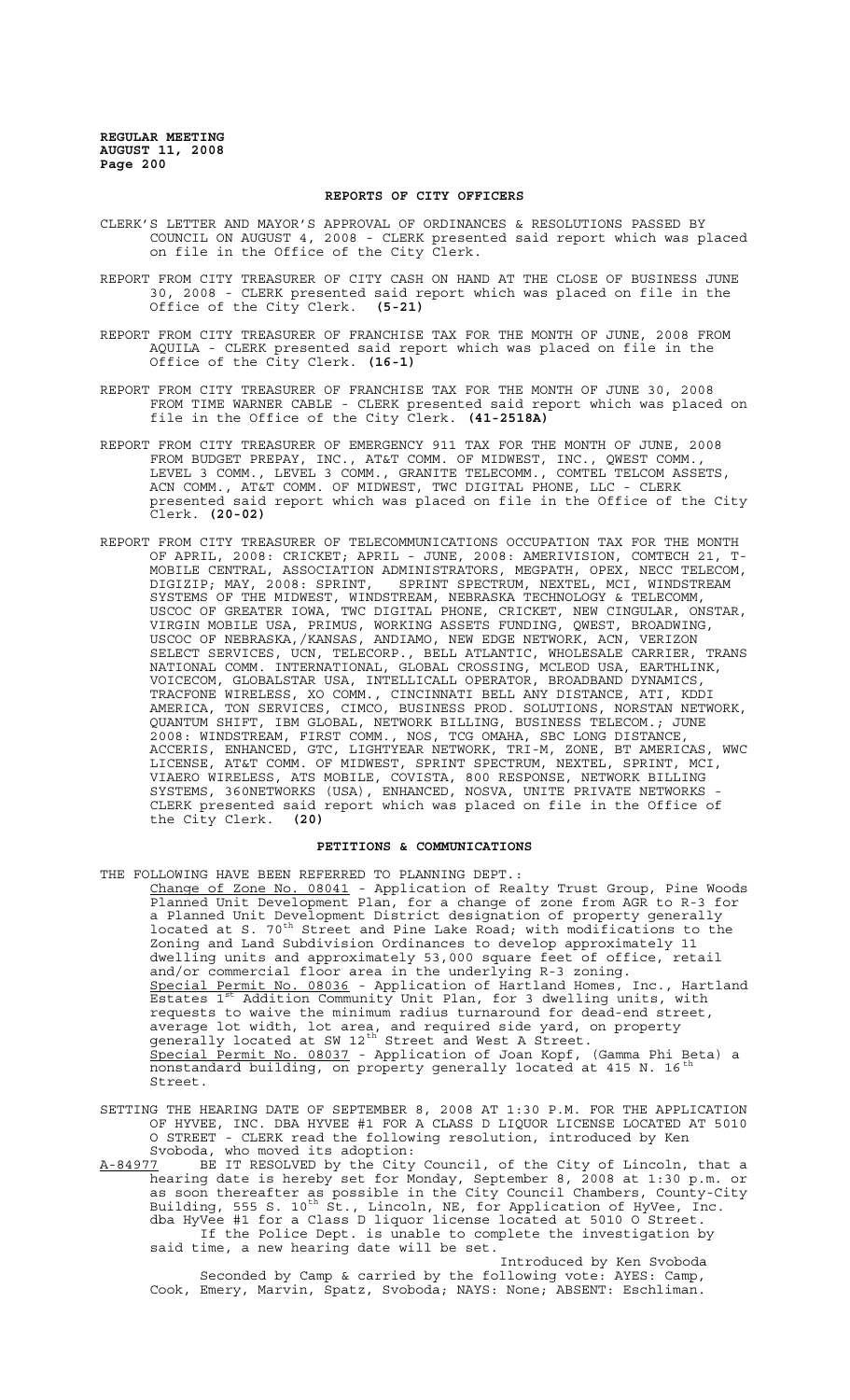#### **LIQUOR RESOLUTIONS**

APPLICATION OF CASEY'S RETAIL COMPANY DBA CASEY'S GENERAL STORE 2744 FOR A CLASS B LIQUOR LICENSE AT 4335 N. 70TH STREET - PRIOR to reading: CAMP Moved to delay public hearing and action to 8/25/08. Seconded by Spatz & carried by the following vote: AYES: Camp,

Cook, Emery, Marvin, Spatz, Svoboda; NAYS: None; ABSENT: Eschliman.

MANAGER APPLICATION OF TINA M. KRINGS FOR CASEY'S RETAIL COMPANY DBA CASEY'S GENERAL STORE 2744 AT 4335 N. 70TH STREET - PRIOR to reading: CAMP Moved to delay public hearing and action to 8/25/08.

Seconded by Spatz & carried by the following vote: AYES: Camp, Cook, Emery, Marvin, Spatz, Svoboda; NAYS: None; ABSENT: Eschliman.

# **ORDINANCES - 2ND READING & RELATED RESOLUTIONS (as required)**

- VACATION 07010 APPLICATION OF WRK, LLC, TO VACATE N. 11TH STREET SOUTH OF THE SOUTH RIGHT-OF-WAY OF Y STREET ADJACENT TO BLOCK 1, NORTH LINCOLN ADDITION, AND THE NORTH-SOUTH ALLEY ABUTTING LOTS 1, 2, 3, AND 4, BLOCK 1, DAVENPORT'S SUBDIVISION, GENERALLY LOCATED AT N. 11TH AND Y STREETS - CLERK read an ordinance, introduced by John Spatz, vacating the east half of North 11<sup>th</sup> Street south of "Y" Street adjacent to Lots 2 through 7, Block 1, Davenport's Subdivision; the remaining portion of the west half of North 11th Street south of "Y" Street abutting Lots 1 through 5 (extended), Block 1, North Lincoln Addition; and the north-south alley abutting Lots 1 through 4, Block 1, Davenport's Subdivision, and retaining title thereto in the City of Lincoln, Lancaster County, Nebraska, the second time.
- CHANGE OF ZONE 08027 AMENDING TITLE 27 OF THE LINCOLN MUNICIPAL CODE, THE ZONING CODE, BY ADDING A NEW SECTION 27.25.080 TO PROVIDE THAT EACH APPLICATION FOR A BUILDING PERMIT IN THE O-1 OFFICE DISTRICT SHALL BE REVIEWED FOR COMPLIANCE WITH THE LINCOLN DOWNTOWN DESIGN STANDARDS; BY AMENDING SECTION 27.35.020 TO ADD PROHIBITED USES IN THE AREA OF THE B-4 LINCOLN CENTER BUSINESS DISTRICT FROM 150 FEET EAST OF 17TH STREET TO THE EASTERN EDGE OF SAID DISTRICT; AMENDING SECTION 27.35.025 TO DELETE RECYCLING CENTERS AS A PERMITTED CONDITIONAL USE IN THE B-4 DISTRICT AND TO ADD VEHICLE BODY REPAIR SHOPS AS A PERMITTED CONDITIONAL USE IN THE AREA 150 FEET EAST OF 17TH STREET TO THE WESTERN EDGE OF SAID DISTRICT; AMENDING SECTION 27.35.030 TO MODIFY EXISTING PROVISIONS REGARDING PERMITTED SPECIAL USES IN THE B-4 DISTRICT AND TO ADD SERVICE STATIONS AS A PERMITTED SPECIAL USE IN THE AREA OF THE B-4 DISTRICT FROM 150 FEET EAST OF 17TH STREET TO THE EASTERN EDGE OF SAID DISTRICT; AMENDING SECTION 27.35.070 TO MODIFY THE HEIGHT AND AREA REGULATIONS IN THE B-4 DISTRICT; ADDING A NEW SECTION 27.35.080 TO PROVIDE THAT EACH APPLICATION FOR A BUILDING PERMIT IN THE B-4 LINCOLN CENTER BUSINESS DISTRICT SHALL BE REVIEWED FOR COMPLIANCE WITH THE LINCOLN DOWNTOWN DESIGN STANDARDS; AMENDING SECTION 27.63.180 TO MODIFY EXISTING PROVISIONS REGARDING PERMITTED SPECIAL USES IN THE B-4 DISTRICT AND TO ADD SERVICE STATIONS AS A PERMITTED SPECIAL USE IN THE AREA FROM 150 FEET EAST OF 17TH STREET TO THE EASTERN EDGE OF SAID DISTRICT; AMENDING SECTION 27.67.050 TO MODIFY SPECIAL PARKING CONDITIONS IN THE B-4 DISTRICT; AMENDING SECTION 27.69.070 TO ALLOW CERTAIN PERMITTED SIGNS IN THE B-4 DISTRICT BEGINNING 150 FEET EAST OF 17TH STREET AND CONTINUING TO THE WESTERN BOUNDARY OF SAID DISTRICT AND TO ALLOW CERTAIN PERMITTED SIGNS IN THE B-4 DISTRICT BEGINNING 150 FEET EAST OF 17TH STREET AND CONTINUING TO THE EASTERN BOUNDARY OF SAID DISTRICT; AND REPEALING SECTIONS 27.35.020, 27.35.025, 27.35.030, 27.35.070, 27.63.180, 27.67.050, AND 27.69.070 OF THE LINCOLN MUNICIPAL CODE AS HITHERTO EXISTING. (RELATED ITEMS: 08-107, 08R-187, 08-108) - CLERK read an ordinance, introduced by John Spatz, amending Title 27 of the Lincoln Municipal Code, the Zoning Code, by adding a new Section 27.25.080 to provide that each application for a building permit in the O-1 Office District shall be reviewed for compliance with the Lincoln Downtown Design Standards; by amending Section 27.35.020 to add prohibited uses in the area of the B-4 Lincoln Center Business District from 150 feet east of 17th Street to the eastern edge of said district; amending Section 27.35.025 to delete recycling centers as a permitted conditional use in the B-4 district and to add vehicle body repair shops as a permitted conditional use in the area 150 feet east of 17th Street to the western edge of said district; amending Section 27.35.030 to modify existing provisions regarding permitted special uses in the B-4 district and to add service stations as a permitted special use in the area of the B-4 district from 150 feet east of 17th Street to the eastern edge of said district; amending Section 27.35.070 to modify the height and area regulations in the B-4 district; adding a new Section 27.35.080 to provide that each application for a building permit in the B-4 Lincoln Center Business District shall be reviewed for compliance with the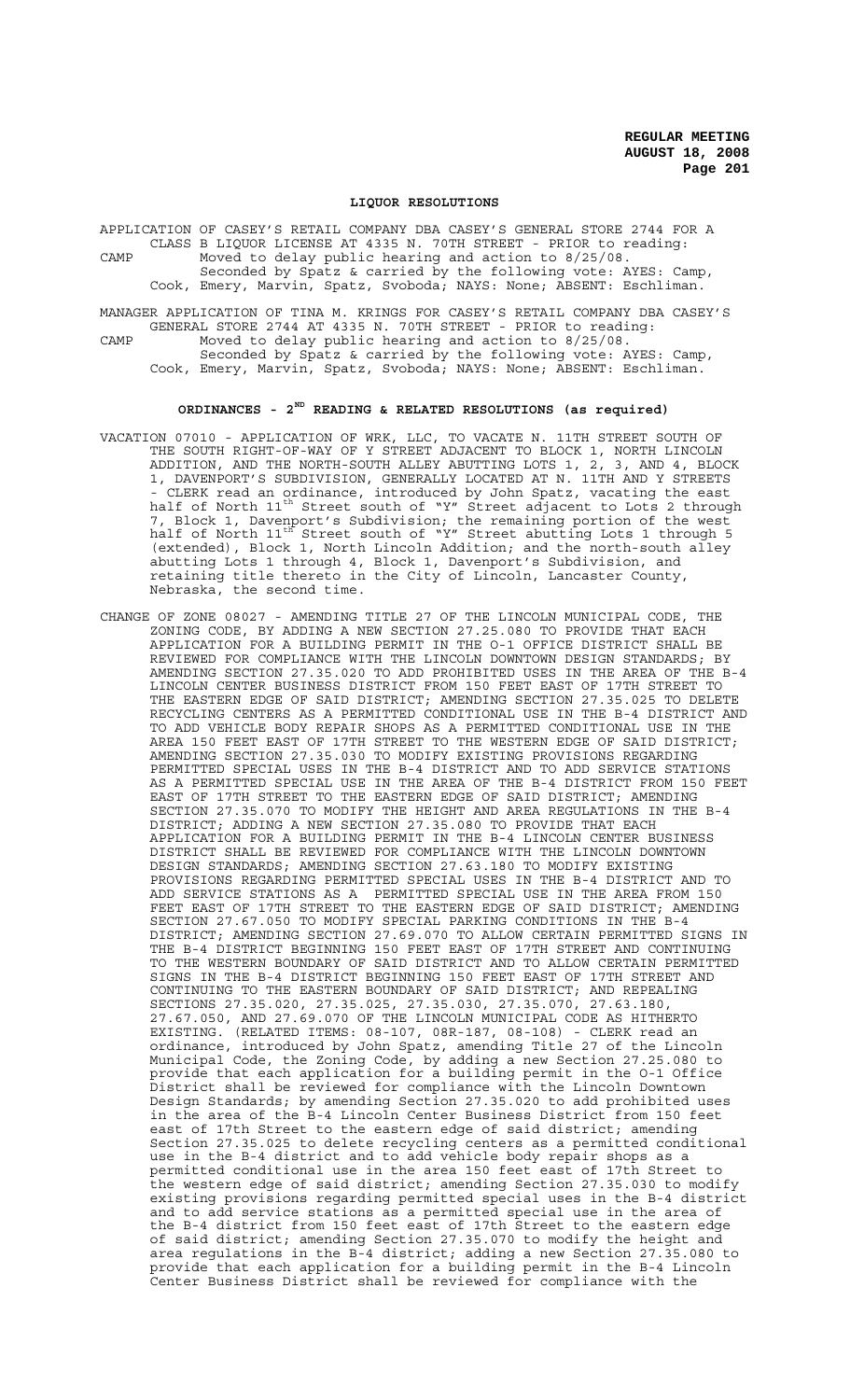Lincoln Downtown Design Standards; amending Section 27.63.180 to modify existing provisions regarding permitted special uses in the B-4 district and to add service stations as a permitted special use in the area from 150 feet east of 17th Street to the eastern edge of said district; amending Section 27.67.050 to modify special parking conditions in the B-4 district; amending Section 27.69.070 to allow certain permitted signs in the B-4 district beginning 150 feet east of 17th Street and continuing to the western boundary of said district and to allow certain permitted signs in the B-4 district beginning 150 feet east of 17th Street and continuing to the eastern boundary of said district; and repealing Sections 27.35.020, 27.35.025, 27.35.030, 27.35.070, 27.63.180, 27.67.050, and 27.69.070 of the Lincoln Municipal Code as hitherto existing, the second time.

- MISC. 08007 AMENDING THE CITY OF LINCOLN DESIGN STANDARDS BY AMENDING CHAPTER 1.00 REQUEST FOR WAIVER PROCEDURE, TO ADD A NEW SECTION 2.5 TO PROVIDE A SEPARATE PROCESS FOR WAIVERS FROM THE LINCOLN DOWNTOWN DESIGN STANDARDS, AND TO ADD A NEW CHAPTER 3.76 TO ADOPT LINCOLN DOWNTOWN DESIGN STANDARDS FOR EXTERIOR FEATURES OF PROJECTS REQUIRING BUILDING PERMITS IN THE B-4 LINCOLN CENTER BUSINESS DISTRICT AND THE O-1 OFFICE DISTRICT. (RELATED ITEMS: 08-107, 08R-187, 08-108) (ACTION DATE: 8/25/08)
- CHANGE OF ZONE 08026 APPLICATION OF THE PLANNING DIRECTOR FOR A CHANGE OF ZONE FROM R-6, R-7, AND R-8 RESIDENTIAL DISTRICTS TO B-4 LINCOLN CENTER BUSINESS DISTRICT; FROM I-1 INDUSTRIAL PARK DISTRICT, P PUBLIC USE DISTRICT AND B-3 COMMERCIAL DISTRICT TO B-4 LINCOLN CENTER BUSINESS DISTRICT; AND FROM R-6 RESIDENTIAL DISTRICT AND I-1 INDUSTRIAL DISTRICT TO P PUBLIC USE DISTRICT, ON PROPERTY IN THE ANTELOPE VALLEY AREA GENERALLY LOCATED FROM K STREET TO VINE STREET, FROM 17TH STREET TO 23RD STREET. (RELATED ITEMS: 08-107, 08R-187, 08-108) - CLERK read an ordinance, introduced by John Spatz, amending the Lincoln Zoning District Maps adopted by reference and made a part of Title 27 of the Lincoln Municipal Code, pursuant to Section 27.05.020 of the Lincoln Municipal Code, by changing the boundaries of the districts established and shown thereon, the second time.
- CHANGE OF ZONE 08037 APPLICATION OF JOY A. SHIFFERMILLER FOR A CHANGE OF ZONE FROM R-7 RESIDENTIAL DISTRICT TO O-1 OFFICE DISTRICT ON PROPERTY GENERALLY LOCATED AT THE NORTHEAST CORNER OF S. 10TH STREET AND G STREET - CLERK read an ordinance, introduced by John Spatz, amending the Lincoln Zoning District Maps adopted by reference and made a part of Title 27 of the Lincoln Municipal Code, pursuant to Section 27.05.020 of the Lincoln Municipal Code, by changing the boundaries of the districts established and shown thereon, the second time.

APPROVING A MEMORANDUM OF UNDERSTANDING BETWEEN THE CITY AND THE LANCASTER COUNTY AGRICULTURAL SOCIETY RELATING TO THE ANNEXATION OF APPROXIMATELY 160 ACRES OF PROPERTY GENERALLY LOCATED AT NORTH 84TH STREET AND HAVELOCK AVE - PRIOR to reading:

SVOBODA Moved to waive the rules to have action on Bill No. 08R-160 on this date.

Seconded by Camp & carried by the following vote: AYES: Camp, Cook, Emery, Marvin, Svoboda; NAYS: Spatz; ABSENT: Eschliman.

MARVIN Moved Amendment No. 1 to Bill No. 08R-160 in the following manner: 1. Amend Attachment "A" Memorandum of Understanding by adding Recitals VII, VIII, and IX on page 2 as follows:

**VII.**

Pursuant to the Conditional Annexation and Zoning Agreement for Regent Heights 1st Addition and Northern Lights Addition ("Regents Heights Agreement:), the City and the developers of Regent Heights Addition and Northern Lights Addition constructed certain sanitary sewer trunk lines (hereafter "Sewer A" and "Sewer B") to sewer 254 acres of<br>land within the preliminary plats of Regent Heights 1<sup>st</sup> Addition and land within the preliminary plats of Regent Heights 1st Northern Lights Addition. Said Sewer A and Sewer B can also sewer 746 acres of land outside of the boundaries of the preliminary plats for regent Heights 1st Addition and Northern Lights Addition, including the Fairgrounds.

#### **VIII.**

In the Regent Heights Agreement, the City agreed to charge owners of land outside the boundaries of the preliminary plats for Regent Heights 1<sup>st</sup> Addition and Northern Lights Addition who benefit not from maintenance of Sewer A and Sewer B, but from the extension of Sewer A and Sewer B into an entirely new area, including the property on which the Fairgrounds is located, a fair share of the cost of Sewer A and Sewer B based upon a per-acre formula or some other fair share formula approved by the City.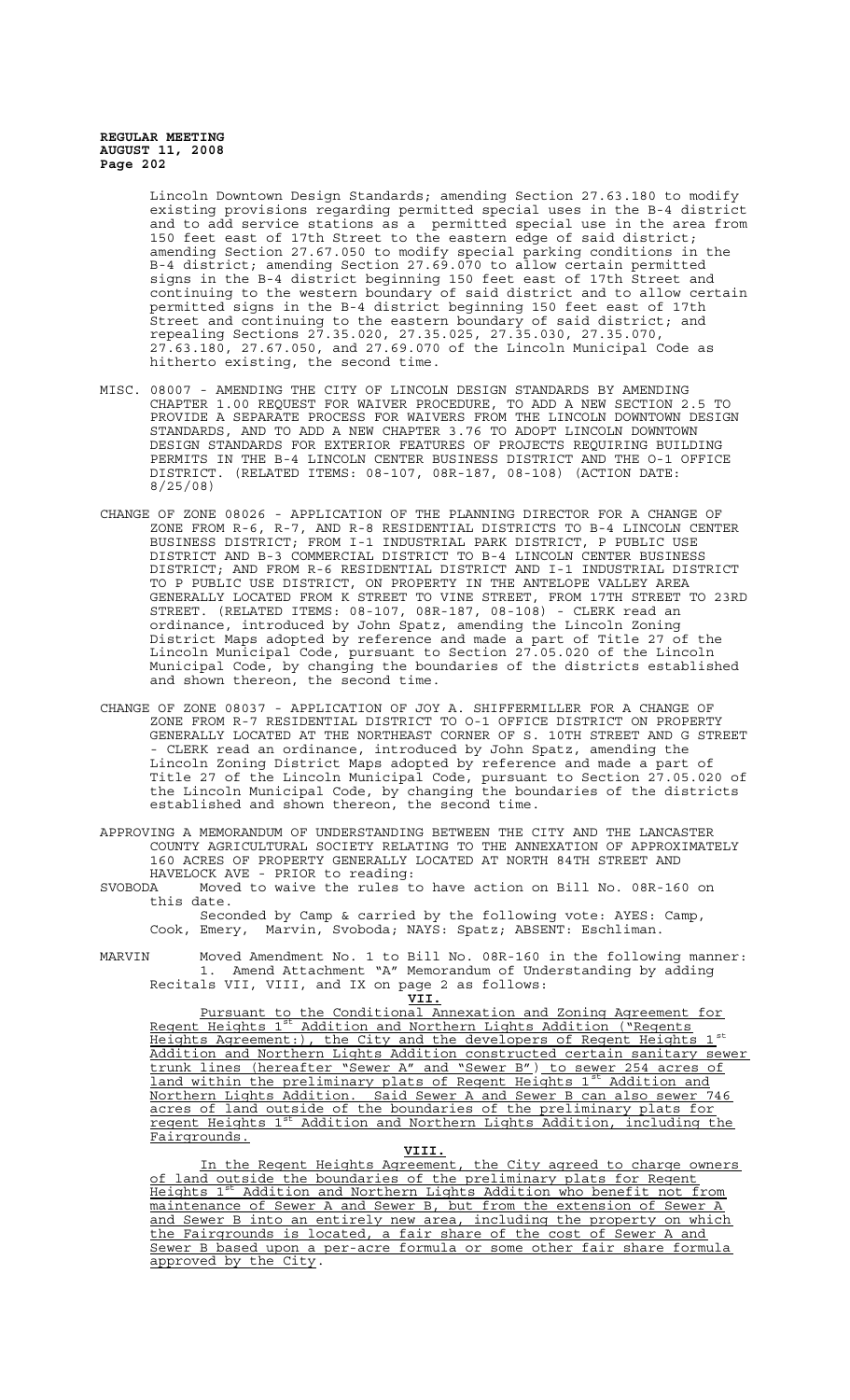The City is willing to annex a portion of the Fairgrounds as requested by the Agricultural Society, provided the Agricultural Society agrees to contribute \$40,443.20 as the Agricultural Society's fair share of the cost to construct Sewer A and Sewer B which sewers that portion of the Fairgrounds being annexed based upon a cost of \$1,570.00 per acre times the 25.76 acres being annexed.

Memorandum of Understanding by adding Amend attachment "A" Memorano<br>paragraph 12 on page 5 as follows:<br>12. Sewer Main Extension.

12. **Sewer Main Extension**. The Agricultural Society understands and acknowledges that the portion of the Fairgrounds being annexed was made sewerable by the construction of Sewer A and Sewer B pursuant to the Regent Heights Agreement and that the Agricultural Society did not participate in, nor contribute the Agricultural Society's fair share of the cost of the construction of Sewer A and Sewer B to serve that portion of the Fairgrounds being annexed. The Agricultural Society desires the portion of the Fairgrounds being annexed to be connected to Sewer A and Sewer B and therefore agrees to pay at the time of annexation a connection fee of One Thousand Five Hundred Seventy and 00/100ths Dollars (\$1,570.00) per acre times 25.76 acres for a total connection fee of \$40,443.20.

Seconded by Cook & carried by the following vote: AYES: Camp, Cook, Emery, Marvin, Spatz, Svoboda; NAYS: None; ABSENT: Eschliman.

MARVIN Moved Amendment No. 2 to Bill No. 08R-160 in the following manner: 1. Amend Attachment "A" Memorandum of Understanding by adding paragraphs 13 and 14 on page 5 as follows:

13. **Binding Effect.** This Agreement shall be binding upon and inure to the benefit of the parties hereto and their respective successors and assigns and shall inure to and run with the Fairgrounds. 14. **Recordation.** This Agreement or a memorandum thereof shall be filed in the Office of the Register of Deeds of Lancaster County, Nebraska at the Society's cost and expense.

Seconded by Cook & carried by the following vote: AYES: Camp, Cook, Emery, Marvin, Spatz, Svoboda; NAYS: None; ABSENT: Eschliman.

- SVOBODA Moved to delay Bill No. 08R-160 for action only for one week on August 25, 2008. Seconded by Cook & carried by the following vote: AYES: Camp, Cook, Marvin, Spatz, Svoboda; NAYS: Emery; ABSENT: Eschliman.
- COMP. PLAN AMENDMENT 08014 AMENDING THE 2030 LINCOLN/LANCASTER COUNTY COMPREHENSIVE PLAN TO DESIGNATE LAND LOCATED AT THE SOUTHEAST CORNER OF NORTH 84TH STREET AND HAVELOCK AVE. AS COMMERCIAL IN THE LAND USE PLAN.
- ANNEXATION 08004 APPLICATION OF LANCASTER COUNTY AGRICULTURAL SOCIETY, INC. TO AMEND THE LINCOLN CORPORATE LIMITS MAP BY ANNEXING APPROXIMATELY 29.07 ACRES OF PROPERTY GENERALLY LOCATED AT NORTH 84TH STREET AND HAVELOCK AVE. - CLERK read an ordinance, introduced by Ken Svoboda, annexing and including the below described land as part of the City of Lincoln, Nebraska and amending the Corporate Limits Map attached to and made a part of Ordinance No. 18208, to reflect the extension of the corporate limits boundary of the City of Lincoln, Nebraska established and shown thereon, the second time.
- CHANGE OF ZONE 08025 APPLICATION OF LANCASTER COUNTY AGRICULTURAL SOCIETY, INC. FOR A CHANGE OF ZONE FROM AG AGRICULTURAL DISTRICT TO H-4 GENERAL COMMERCIAL DISTRICT ON PROPERTY GENERALLY LOCATED AT THE SOUTHEAST CORNER OF NORTH 84TH STREET AND HAVELOCK AVE. - CLERK Read an ordinance, introduced by Ken Svoboda, amending the Lincoln Zoning District Maps attached to and made a part of Title 27 of the Lincoln Municipal Code, as provided by Section 27.05.020 of the Lincoln Municipal Code, by changing the boundaries of the districts established and shown thereon, the second time.

#### **PUBLIC HEARING RESOLUTIONS**

AMENDING CERTAIN PORTIONS OF THE LINCOLN-LANCASTER COUNTY AIR POLLUTION CONTROL PROGRAM REGULATIONS AND STANDARDS TO INCORPORATE CHANGES TO THE AIR QUALITY REQUIREMENTS OF THE STATE OF NEBRASKA ENVIRONMENTAL PROTECTION ACT AND THE FEDERAL CLEAN AIR ACT - CLERK read the following resolution, introduced by John Spatz, who moved its adoption: A-84978 BE IT RESOLVED by the City Council of the City of Lincoln, Nebraska:

That the Amendments to Article 2, Sections 1, 2, 10, 14, 17, 19, 30, and 34 of the Lincoln-Lancaster County Air Pollution Control Program Regulations and Standards implemented by the Lincoln-Lancaster County Health Department, copies of which are attached hereto, marked as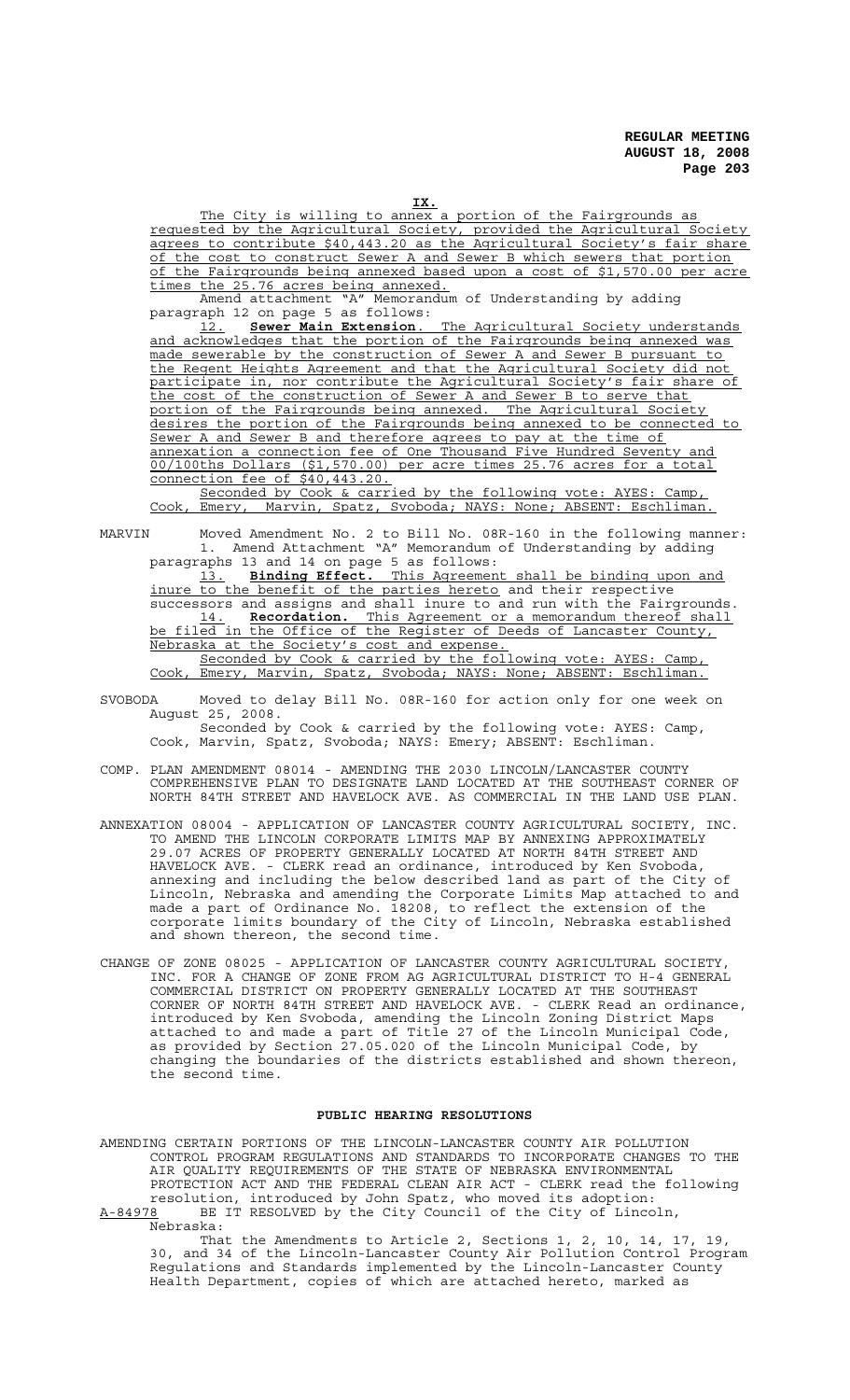Attachment "A" and made a part hereof by reference, which Amendments incorporate changes to the air quality requirements of the State of Nebraska Environmental Protection Act and the Federal Clean Air Act, is hereby approved.

The City Clerk is directed to return two (2) fully executed copies of said Amendments to Susan Starcher, Lancaster County Clerk's Office, for filing with the County.

Introduced by John Spatz Seconded by Svoboda & carried by the following vote: AYES: Camp, Cook, Emery, Marvin, Spatz, Svoboda; NAYS: None; ABSENT: Eschliman.

APPROVING AND ADOPTING PROPOSED AMENDMENTS TO THE LINCOLN CENTER REDEVELOPMENT PLAN FOR THE BLOCK 85 REDEVELOPMENT PROJECT ON PROPERTY GENERALLY BOUNDED BY ROSA PARKS WAY, M STREET, SOUTH 8TH STREET, AND SOUTH 9TH STREET - CLERK read the following resolution, introduced by John Spatz, who moved its adoption:

A-84979 WHEREAS, the City Council on October 22, 1984, adopted Resolution No. A-69713 finding an area generally bounded by "R" Street, 17th Street, "S" Street, and 7th Street to be blighted, and on October 19, 1987, adopted Resolution No. A-71701 finding said area to be blighted and substandard as defined in the Nebraska Community Development Law (Neb.Rev. Stat. § 18-2101, et seq. as amended) and in need of redevelopment; and

WHEREAS, The City Council has previously adopted the Lincoln Center Redevelopment Plan and amendments thereto (hereinafter the "Lincoln Center Redevelopment Plan" or "Plan") including plans for various redevelopment projects within said blighted and substandard area in accordance with the requirements and procedures of the Nebraska Community Development Law; and

WHEREAS, the Director of the Urban Development Department has filed with the City Clerk proposed amendments to the Plan (hereinafter the "Amendments") for said blighted and substandard area contained in the document entitled "Block 85 Redevelopment Project" which is attached hereto, marked as Attachment "A", and made a part hereof by reference; and

WHEREAS, the Director of Urban Development has reviewed said Amendments and has found that if adopted the Amendments and the Plan meet the conditions set forth in Neb. Rev. Stat. § 18-2113 (2006 Cum. Supp.); and

WHEREAS, said proposed Amendments to the Lincoln Center Redevelopment Plan for the Block 85 Redevelopment Project have been submitted to the Lincoln-Lancaster County Planning Commission for review and recommendations; and

WHEREAS, on July 3, 2008 notice of public hearing was mailed, postage prepaid, to the president or chairperson of the governing body of each county, school district, community college, educational service unit, and natural resource district in which the real property subject to such plan is located and whose property tax receipts would be directly affected and to all registered neighborhood associations located in whole or in part within one mile radius of the area to be redeveloped setting forth the time, date, place, and purpose, of the public hearing to be held on July 16, 2008 before the Lincoln City - Lancaster County Planning Commission regarding the Amendment, a copy of said notice and list of said governing bodies and registered neighborhood associations having been attached hereto as Attachment "B"

and "C" respectively; and<br>WHEREAS, the Lincoli WHEREAS, the Lincoln City - Lancaster County Planning Commission on July 16, 2008 held a public hearing relating to the proposed Amendments to the Lincoln Center Redevelopment Plan and found the Amendments to be in conformance with the Comprehensive Plan and recommended approval thereof; and

WHEREAS, on August 1, 2008 a notice of public hearing was mailed postage prepaid to the foregoing registered neighborhood associations setting forth the time, date, place, and purpose of the public hearing before the City Council to be held on August 18, 2008, regarding the proposed Amendments to the Lincoln Center Redevelopment Plan, a copy of said notice having been attached hereto as Attachment "D"; and

WHEREAS, on August 1, 2008 and August 8, 2008 a Notice of Public Hearing was published in the <u>Lincoln Journal Star</u> newspaper, setting the time, date, place and purpose of the public hearing to be held on August 18, 2008 regarding the proposed Amendments to the Lincoln Center Redevelopment Plan for said blighted and substandard area, a copy of such notice having been attached hereto and marked as Attachment "E"; and

WHEREAS, on August 18, 2008 in the City Council chambers of the County-City Building, 555 South 10th Street, Lincoln, Nebraska, the City Council held a public hearing relating to the proposed Amendments to the Lincoln Center Redevelopment Plan and all interested parties were afforded at such public hearing a reasonable opportunity to express their views respecting said proposed Amendments to the Plan; and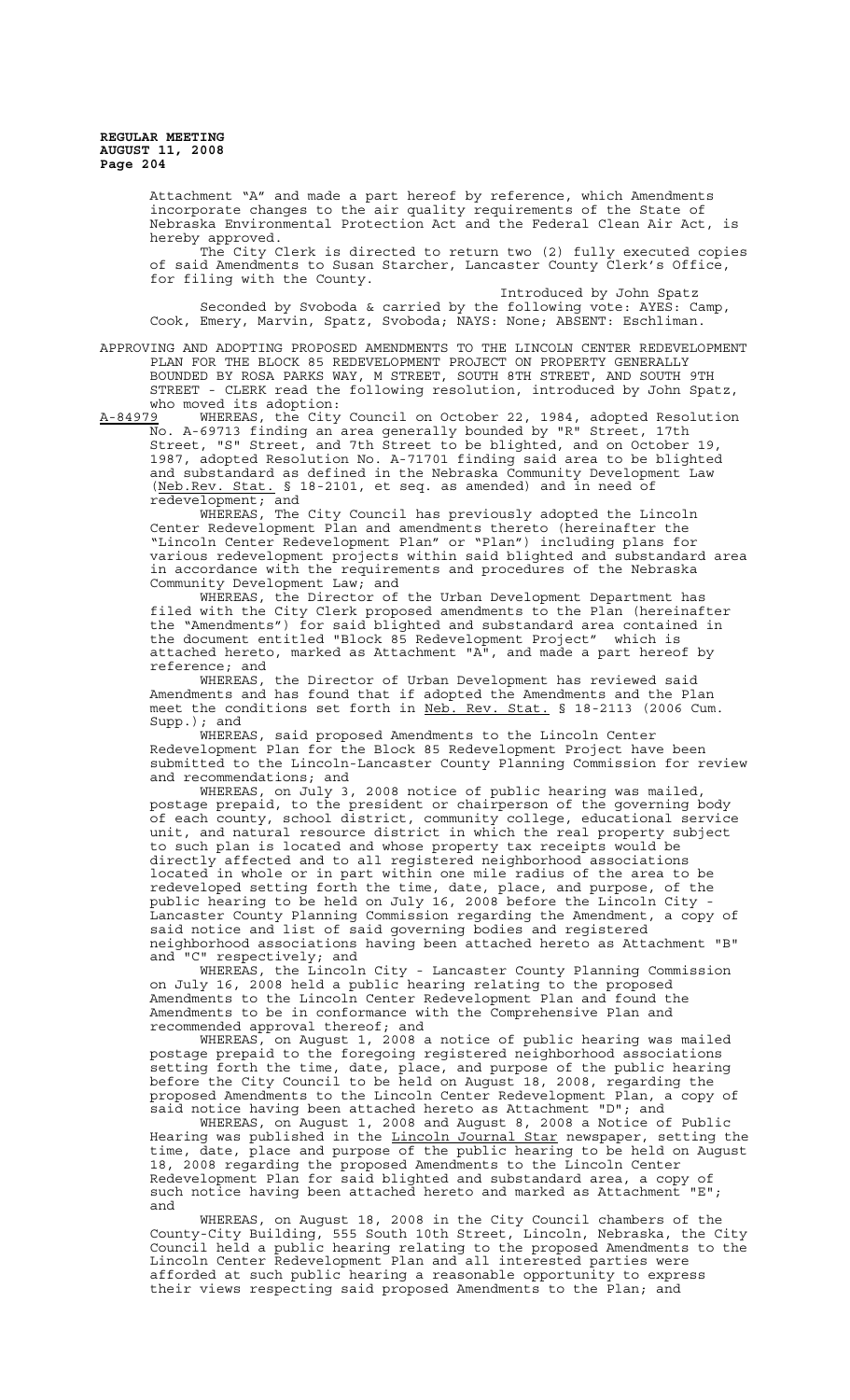WHEREAS, the City Council has duly considered all statements made and materials submitted relating to said proposed modifications to the Plan; and

WHEREAS, the City Council now desires to modify said Plan by establishing the "Block 85 Redevelopment Project", on property described as Lots 1-9, 13-15, with all the vacated east/west alley adjacent, and the north 67 feet of Lot 18 with the north 67 feet of the vacated north/south alley adjacent, of Block 85, Lincoln Original, and Lots 1-3 and the north 5 feet of Lot 4, Lincoln Land Co. Subdivision of Lots 16 and 17, and including the associated right-of-way of S. 8th Street, S. 9th Street, Rosa Parks Way and M Street, and the north/south alley between S. 8th and S. 9th Streets ("Block 85 Redevelopment Project Area"), to accommodate the redevelopment of three underutilized buildings into mixed-use commercial buildings and the construction of a new mixed-use residential and commercial building.

NOW, THEREFORE, IT IS FOUND AND DETERMINED by the City Council of the City of Lincoln, Nebraska as follows:

1. That the Block 85 Redevelopment Project is described in sufficient detail and is designed with the general purpose of accomplishing a coordinated, adjusted and harmonious development of the City and its environs which will promote the general health, safety and welfare, sound design and arrangement, the wise and efficient expenditure of public funds, and the prevention of the recurrence of unsanitary or unsafe dwelling accommodations or conditions of blight.

2. That incorporating the Block 85 Redevelopment Project into the Redevelopment Plan is feasible and in conformity with the general plan for the development of the City of Lincoln as a whole and said Plan is in conformity with the legislative declarations and determinations set forth in the Community Development Law.

3. That the substandard and blighted conditions in the Block 85 Redevelopment Project Area are beyond remedy and control solely by regulatory process and the exercise of police power and cannot be dealt with effectively by the ordinary operations or private enterprise without the aids provided by the Community Development law, specifically including Tax Increment Financing.

4. That elimination of said substandard and blighted conditions under the authority of the Community Development Law is found to be a public purpose and in the public interest; and

5. That the Block 85 Redevelopment Project would not be economically feasible without the use of tax-increment financing.

6. That the Block 85 Redevelopment Project would not occur in the Block 85 Redevelopment Project Area without the use of tax-increment

financing. That the costs and benefits of the redevelopment activities, including costs and benefits to other affected political subdivisions, the economy of the community, and the demand for public and private services have been analyzed by the City Council as the governing body for the City of Lincoln and have been found to be in the long-term best interest of the City of Lincoln.

NOW, THEREFORE, BE IT RESOLVED by the City Council of the City of Lincoln, Nebraska:

1. That pursuant to the provisions of the Nebraska Community Development Law and in light of the foregoing findings and determinations, the Amendments to the Lincoln Center Redevelopment Plan attached hereto as Attachment "A", establishing the Block 85 Redevelopment Project are hereby accepted and approved by the City Council as the governing body for the City of Lincoln.

2. That the Urban Development Director, or his authorized representative, is hereby authorized and directed to take all steps necessary to implement the provisions of said Redevelopment Plan as they relate to the above-described amendments.

3. That the Block 85 Redevelopment Project Area is the Redevelopment Project Area comprising the property to be included in the area subject to the tax increment provision authorized in the Nebraska Community Development Law.<br>4. That the Finan

That the Finance Director is hereby authorized and directed to cause to be drafted and submitted to the City Council any appropriate ordinances and documents for the authorization to provide necessary funds including Community Improvement Financing in accordance with the Community Development Law to finance related necessary and appropriate public acquisitions, improvements and activities set forth in said Amendments to the Lincoln Center Redevelopment Plan.

That it is intended that this resolution and the modifications adopted herein are supplemental hereto the findings, approvals, and authorizations set forth in Resolution No. A-68489, Resolution No. A-70273, Resolution No. A-71073, Resolution No. A-71490, Resolution No. A-71701, Resolution No. A-72046, Resolution No. A-72329, Resolution No. A-72774, Resolution No. A-73000, Resolution No. A-73698, Resolution A-74165, Resolution No. A-74186, Resolution A-74291,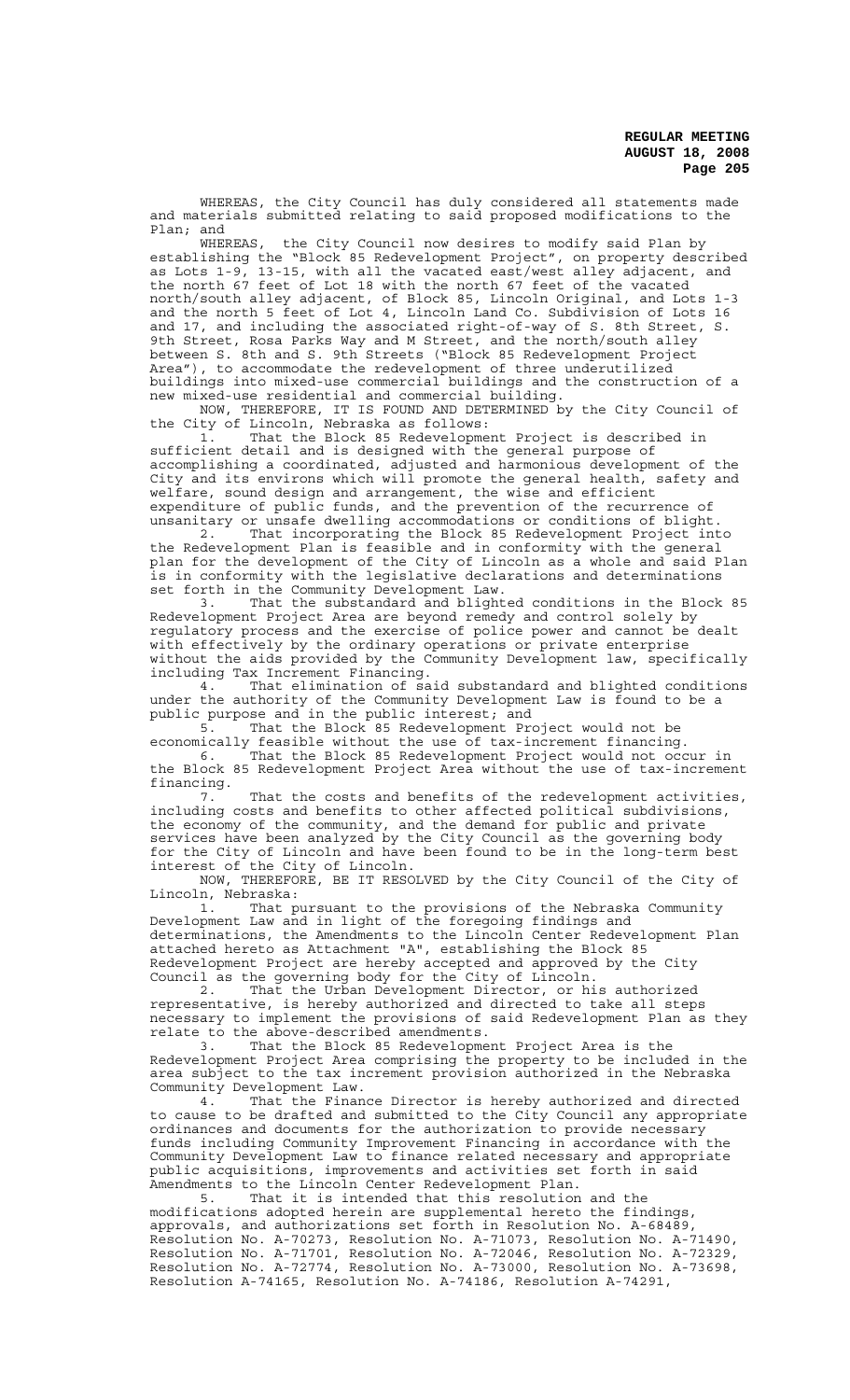> Resolution No. A-74583, Resolution No. A-74603, Resolution No. A-75257, Resolution A-75784, Resolution A-75974, Resolution A-76438, Resolution No. A-77828, Resolution No. A-78138, Resolution No. A-78688, Resolution No. A-80587, Resolution No. A-81681, Resolution No. A-83005, Resolution No. A-83839, Resolution No. A-84238, Resolution No. A-84478, Resolution No. A-84603, and Resolution A-84867.

Introduced by John Spatz Seconded by Svoboda & carried by the following vote: AYES: Cook, Emery, Marvin, Spatz, Svoboda; NAYS: Camp; ABSENT: Eschliman.

APPROVING AND ADOPTING A PROPOSED AMENDMENT TO THE ANTELOPE VALLEY REDEVELOPMENT PLAN TO ADD THE "AV PARKWAY PLAZA TRIANGLE REDEVELOPMENT PROJECT" GENERALLY LOCATED AT N. 19TH AND Q STREETS - CLERK read the following resolution, introduced by John Spatz, who moved its adoption:

A-84980 WHEREAS, the City Council on July 21, 2003, adopted Resolution No. A-82222 finding an area generally bounded by C Street on the south, 17th Street on the west, the Burlington Northern Railroad on the north, and 28th Street on the east (comprising parts of the Near South, Woods Park, Malone, Clinton, Hawley, Hartley, and Downtown neighborhoods), and an area generally bounded by the Burlington Railroad on the south, Interstate 180 on the west, Salt Creek on the north, and 14th Street on the east (comprising the North Bottoms neighborhood) to be blighted and substandard as defined in the Nebraska Community Development Law (Neb.<br>substandard as defined in the Nebraska Community Development Rev. Stat. § 18-2101, et seq. as amended) and in need of redevelopment; and

WHEREAS, the City Council has previously adopted the Antelope Valley Redevelopment Plan and amendments thereto (hereinafter the "Antelope Valley Redevelopment Plan" or "Plan") including plans for various redevelopment projects within said blighted and substandard area in accordance with the requirements and procedures of the Nebraska Community Development Law; and

WHEREAS, the Director of the Urban Development Department has filed with the City Clerk proposed amendments to the Plan (hereinafter the "Amendments") for said blighted and substandard area contained in the document entitled "AV Parkway Plaza Triangle Redevelopment Project", which is attached hereto, marked as Attachment "A", and made a part hereof by reference; and

WHEREAS, the Director of Urban Development has reviewed said Amendments and has found that if adopted the Amendments and the Plan meet the conditions set forth in Neb. Rev. Stat. § 18-2113 (2006 Cum. Supp.); and

WHEREAS, said proposed Amendments to the Antelope Valley Redevelopment Plan have been submitted to the Lincoln City - Lancaster County Planning Commission for review and recommendation; and

WHEREAS, on July 3, 2008 notice of public hearing was mailed, postage prepaid, to the president or chairperson of the governing body of each county, school district, community college, educational service unit, and natural resource district in which the real property subject to such plan is located and whose property tax receipts would be directly affected and to all registered neighborhood associations located in whole or in part within one mile radius of the area to be redeveloped setting forth the time, date, place, and purpose, of the public hearing to be held on July 16, 2008 before the Lincoln City - Lancaster County Planning Commission regarding the Amendment, a copy of said notice and list of said governing bodies and registered neighborhood associations having been attached hereto as Attachment "B" and "C" respectively; and

WHEREAS, the Lincoln City - Lancaster County Planning Commission on July 16, 2008 held a public hearing relating to the proposed Amendment to the Antelope Valley Redevelopment Plan and found the Amendments to be in conformance with the Comprehensive Plan and recommended approval thereof; and

WHEREAS, on August 1, 2008 a notice of public hearing was mailed, postage prepaid, to the foregoing governing bodies and registered neighborhood associations setting forth the time, date, place, and purpose of the public hearing before the City Council to be held on August 18, 2008 regarding the proposed Amendment, a copy of said notice having been attached hereto as Attachment "D"; and

WHEREAS, on August 1, 2008 and August 8, 2008, a notice of public hearing was published in the Lincoln Journal Star newspaper, setting forth the time, date, place, and purpose of the public hearing to be held on August 18, 2008 regarding the proposed Amendment to the Plan for said blighted and substandard area, a copy of such notice having been attached hereto and marked as Attachment "E"; and

WHEREAS, on August 18, 2008 in the City Council Chambers of the County City Building, 555 South 10th Street, Lincoln, Nebraska, the City Council held a public hearing relating to the proposed Amendments to the Antelope Valley Redevelopment Plan and all interested parties were afforded at such public hearing a reasonable opportunity to express their views respecting said proposed Amendments to the Plan; and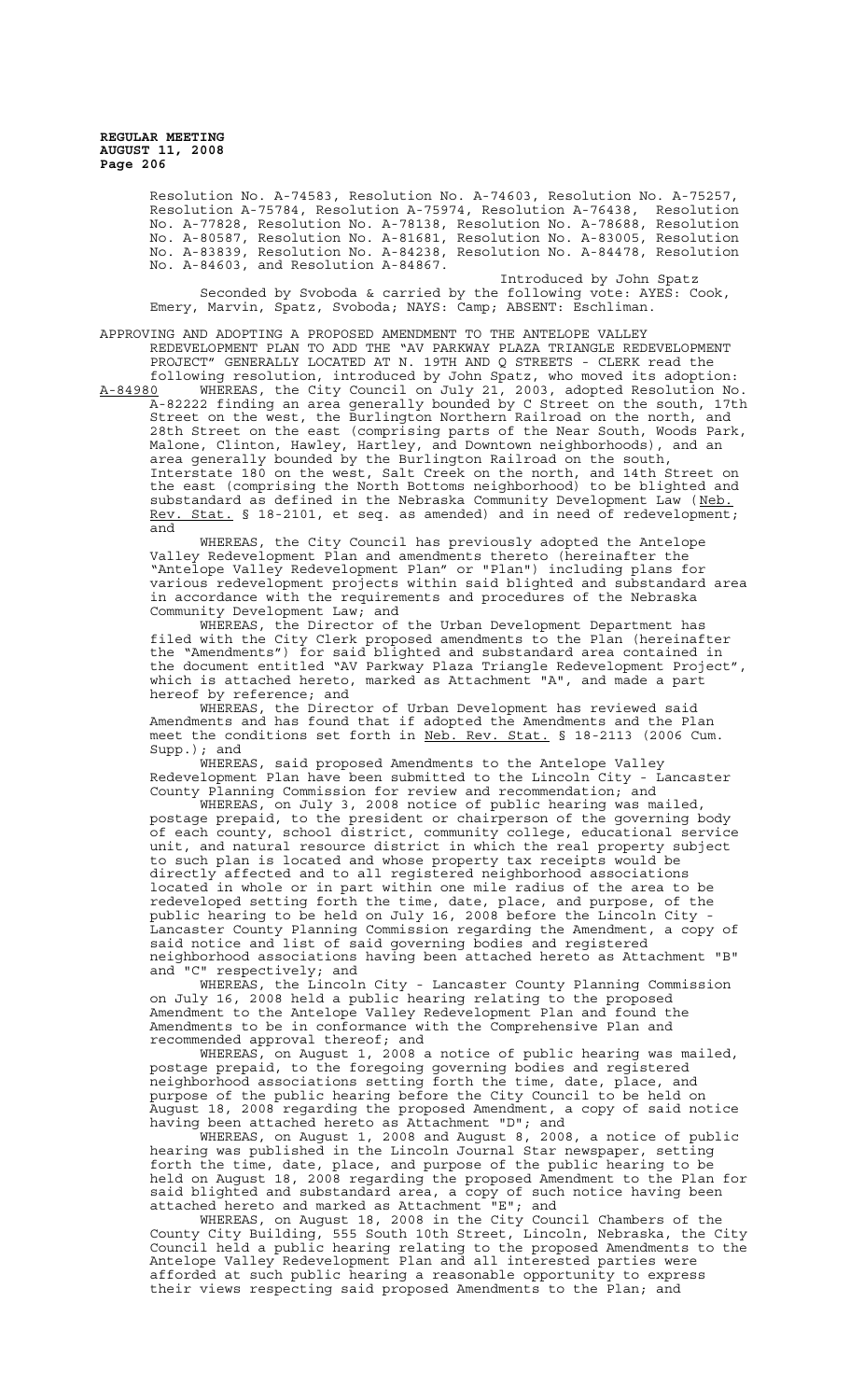WHEREAS, the City Council has duly considered all statements made and materials submitted relating to said proposed plans; and

WHEREAS, the City Council now desires to modify said Plan by establishing the "AV Parkway Plaza Triangle Redevelopment Project" in the block that includes Q Street to the south, the proposed site of the Antelope Valley Parkway to the west, and 21st Street and a portion of the proposed site of Union Plaza to the east ("AV Parkway Plaza Triangle Redevelopment Project Area"), to accommodate the future the development of new headquarter office building and adjacent parking structure and a future complementary mixed-use commercial building.

NOW, THEREFORE, IT IS FOUND AND DETERMINED by the City Council of the City of Lincoln, Nebraska as follows:

1. That AV Parkway Plaza Triangle Redevelopment Project is described in sufficient detail and is designed with the general purpose of accomplishing a coordinated, adjusted, and harmonious development of the City which will promote general health, safety, and welfare, sound design and arrangement, the wise and efficient expenditure of public funds, and the prevention of the reoccurrence of unsanitary or unsafe dwelling accommodations or conditions of blight.

2. That incorporating the AV Parkway Plaza Triangle Redevelopment Project into the Redevelopment Plan is feasible and in conformity with the general plan for the development of the City of Lincoln as a whole and said Plan is in conformity with the legislative declarations, and the determinations set forth in the Community

Development Law.<br>3. That the substandard and blighted conditions in the AV 3. That the substandard and blighted conditions in the AV Parkway Plaza Triangle Redevelopment Project are beyond remedy and control solely by regulatory process and the exercise of police power and cannot be dealt with effectively by the ordinary operations or private enterprise without the aids provided by the Community Development law, specifically including Tax Increment Financing.

4. That elimination of said substandard and blighted conditions under the authority of the Community Development Law is found to be a public purpose and in the public interest.

5. That the AV Parkway Plaza Triangle Redevelopment Project would not be economically feasible without the use of tax-increment financing.

That said the AV Parkway Plaza Triangle Redevelopment Project would not occur in the Redevelopment Area without the use of tax-increment financing.

That the costs and benefits of the redevelopment activities, including costs and benefits to other affected political subdivisions, the economy of the community, and the demand for public and private services have been analyzed by the City Council as the governing body for the City of Lincoln and have been found to be in the long-term best interest of the City of Lincoln.

NOW, THEREFORE, BE IT RESOLVED by the City Council of the City of Lincoln, Nebraska:

1. That, pursuant to the provisions of the Nebraska Community Development Law and in light of the foregoing findings and determinations, The Amendments to the Antelope Valley Redevelopment Plan attached hereto as Attachment "A", establishing the AV Parkway Plaza Triangle Redevelopment Project, are hereby accepted and approved by the City Council as the governing body for the City of Lincoln.

2. That the Urban Development Director, or his authorized representative, is hereby authorized and directed to take all steps necessary to implement the provisions of said Redevelopment Plan as they relate to the above-described amendments.

3. That the Urban Development Director, or the Director's authorized representative, is hereby authorized and directed to contact the owners and tenants of those properties listed herein for the purpose of negotiation of contracts or options for the acquisition of all interests in said real estate in accordance with the land acquisition procedures of the City of Lincoln; and to take all steps necessary for the acquisition of said property by purchase, if possible.

4. That the Finance Director is hereby authorized and directed to cause to be drafted and submitted to the City Council any appropriate ordinances and documents for the authorization to provide necessary funds, including Community Improvement Financing in accordance with the Community Development Law, to finance the related necessary and appropriate public acquisitions, improvements, and activities set forth in said Amendments to the Antelope Valley Redevelopment Plan.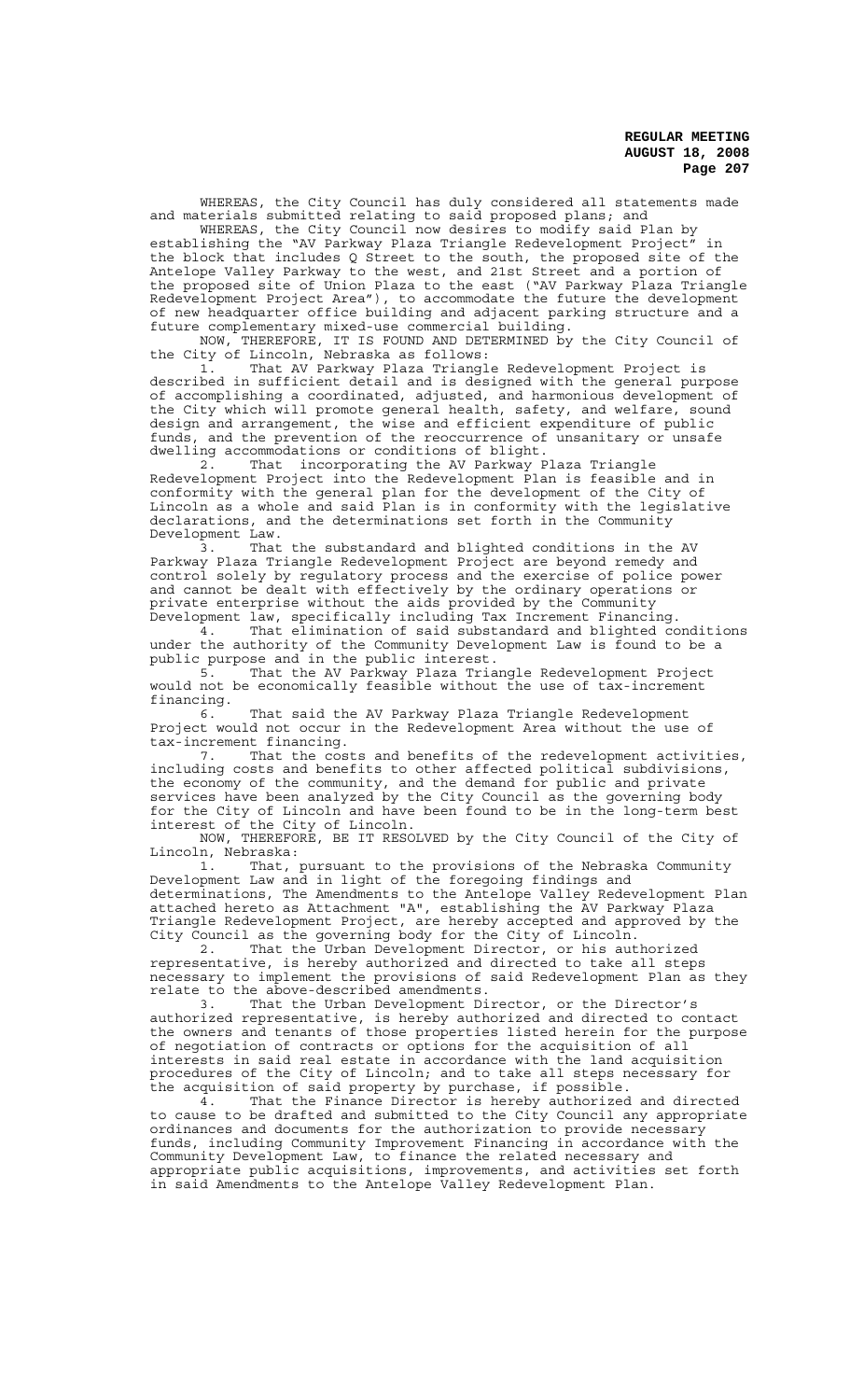> BE IT STILL FURTHER RESOLVED that it is intended that this resolution and the modifications adopted herein are supplemental to the findings, approvals, and authorizations as set forth in Resolution No. A-82222, Resolution No. A-83093, Resolution No. A-83223, Resolution No. A-84477, Resolution No. A-84631 and A-84844.

Introduced by John Spatz Seconded by Svoboda & carried by the following vote: AYES: Camp, Cook, Emery, Marvin, Spatz, Svoboda; NAYS: None; ABSENT: Eschliman.

ACCEPTING AND APPROVING A PERMANENT PRESERVATION EASEMENT TO CONSERVE AND PROTECT THE LANDMARK DESIGNATION OF THE LEWIS-SYFORD HOUSE GENERALLY LOCATED AT 700 N. 16TH STREET - CLERK read the following resolution,

introduced by John Spatz, who moved its adoption:<br>A-84981 WHEREAS, the Nebraska State Historical Soci A-84981 MHEREAS, the Nebraska State Historical Society Foundation has offered to convey to the City of Lincoln a permanent preservation easement to conserve and protect the landmark designation of the Lewis-Syford House on property generally located at 700 N. 16th Street and legally described as the West Half of Lots J and K, Tuttle et al's Subdivision of Lot 1, Little's Subdivision, Lincoln, Lancaster County, Nebraska; and

WHEREAS, acquisition of this preservation easement by the City would further the goals of the Comprehensive Plan relating to conserving and protecting landmark designations by restricting the development of the property.

NOW, THEREFORE, BE IT RESOLVED by the City Council of the City of Lincoln, Nebraska:

That, on behalf of the City of Lincoln, Nebraska, the offer of a preservation easement by the Nebraska State Historical Society Foundation over the property legally described above and in accordance with the terms of the Historic Preservation Right, attached hereto and marked as Attachment "A", is hereby accepted and approved. BE IT FURTHER RESOLVED that the Mayor is authorized to execute the

Historic Preservation Right on behalf of the City of Lincoln, Nebraska. Introduced by John Spatz

Seconded by Svoboda & carried by the following vote: AYES: Camp, Cook, Emery, Marvin, Spatz, Svoboda; NAYS: None; ABSENT: Eschliman.

APPROVING AN AGREEMENT BETWEEN THE UNITED STATES GEOLOGICAL SURVEY AND THE CITY TO CONDUCT STORMWATER QUALITY MONITORING SERVICES UNDER THE CITY'S NATIONAL POLLUTANT DISCHARGE ELIMINATION SYSTEM (NPDES) STORMWATER PERMIT - CLERK read the following resolution, introduced by John Spatz, who moved its adoption:<br>A-84982 BE IT RESOLVED by

BE IT RESOLVED by the City Council of the City of Lincoln, Nebraska:

That the attached Joint Funding Agreement for Water Resources Investigations between the U. S. Geological Survey, United States Department of the Interior, and the City of Lincoln, to conduct stormwater quality monitoring services under the City's National Pollutant Discharge Elimination System (NPDES) stormwater permit, is hereby approved and the Mayor is authorized to execute said Agreement on behalf of the City.

The City Clerk is hereby directed to transmit a fully executed original of the Joint Funding Agreement to Ben Higgins, Lincoln Water System, for distribution to the USGS.

Introduced by John Spatz Seconded by Svoboda & carried by the following vote: AYES: Camp, Cook, Emery, Marvin, Spatz, Svoboda; NAYS: None; ABSENT: Eschliman.

ADOPTING THE LES 2008 RATE SCHEDULES, SERVICE REGULATIONS, AND COST ANALYSIS SUMMARY PROVIDING FOR A SYSTEM AVERAGE INCREASE OF 10.1 PERCENT, TO BE

EFFECTIVE SEPTEMBER 1, 2008 - PRIOR to reading:<br>MARVIN Moved to amend Bill No. 08R-190 in the fo MARVIN Moved to amend Bill No. 08R-190 in the following manner: 1. On page 1, line 13, delete "average increase of 10.1%" and insert in lieu thereof increase of 9.1% to be applied uniformly for all rate classes.

2. On page 1, after line 14, insert a new paragraph as follows: Whereas, the City Council understands that the Administrative Board of the Lincoln Electric System may require a further rate increase in March of 2009; and

3. Replace the attachment to the Resolution referenced as "2008 Rate Schedules, Service Regulations and Cost Analysis Summary" with the attachment to this Motion to Amend entitled "Proposed Rate Schedules and Service Regulations for Rates Effective September 1, 2008." Seconded by Svoboda & carried by the following vote: AYES: Cook,

Emery, Marvin, Spatz, Svoboda; NAYS: Camp; ABSENT: Eschliman. CLERK Read the following resolution, introduced by Ken Svoboda, who

moved its adoption:<br>A-84983 WHEREAS, rate A-84983 WHEREAS, rate schedules and service regulations for the use and services of Lincoln Electric System of the City of Lincoln, including the electric energy sold, furnished or supplied by said City of Lincoln,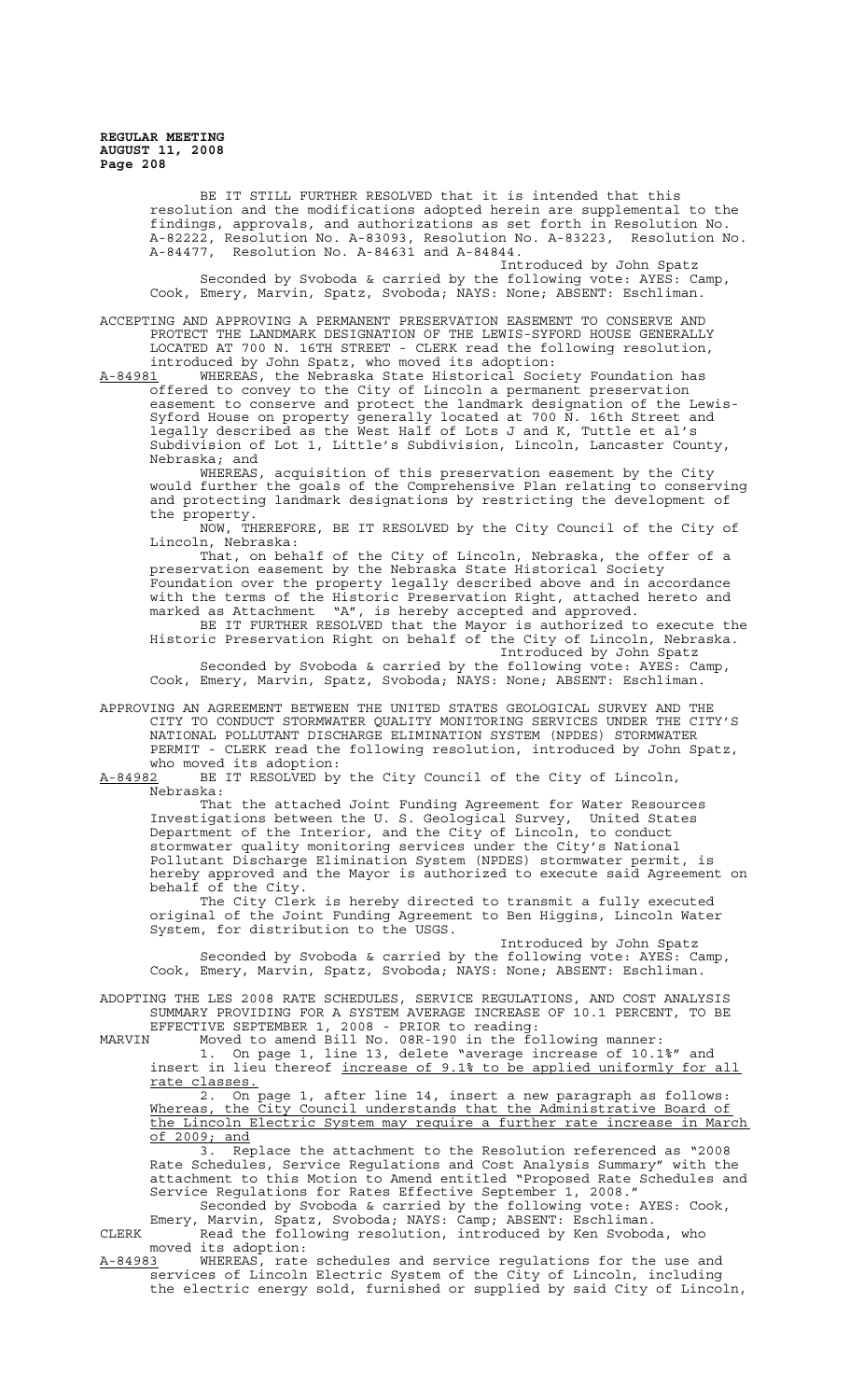Nebraska, have been established by resolution from time to time, the last one being Resolution No. A-83739, adopted by the City Council on February 11, 2008, and approved by the Mayor on February 14, 2008; and

WHEREAS, the Administrative Board of the Lincoln Electric System has recommended to the City Council of the City of Lincoln, Nebraska, that the document entitled, "2008 Rate Schedules, Service Regulations and Cost Analysis Summary" which is attached hereto and fully incorporated herein, be adopted for the use of Lincoln Electric System and the provision of services to ratepayers in the service area of Lincoln Electric System; and

WHEREAS, the rate recommendation demonstrating the justification for a system average increase of  $\texttt{10.18}$  9.1% to be applied uniformly for all rate classes to be effective September 1, 2008 complies with the City of Lincoln's Bond Ordinance for Lincoln Electric System regarding rates; and<br>WHEREAS,

the City Council understands that the Administrative Board of the Lincoln Electric System may require a further rate increase in March of 2009; and

WHEREAS, it is evident to the City Council of the City of Lincoln, Nebraska, that the justification for said rates and charges has been demonstrated and therefore said rates should be adopted.

NOW, THEREFORE, BE IT RESOLVED by the City Council of the City of Lincoln, Nebraska:

That effective September 1, 2008, the attached "2008 Rate Schedules, Service Regulations and Cost Analysis Summary" for the use of Lincoln Electric System and the provision of services to ratepayers in the service area of Lincoln Electric System is hereby established and adopted; and

BE IT FURTHER RESOLVED that Resolution No. A-84739, adopted on February 11, 2008, is hereby superseded by this Resolution effective September 1, 2008.

Introduced by Ken Svoboda Seconded by Cook & carried by the following vote: AYES: Camp, Cook, Emery, Marvin, Spatz, Svoboda; NAYS: None; ABSENT: Eschliman.

# **ORDINANCE - 1ST READING & RELATED RESOLUTIONS (AS REQUIRED)**

- APPROVING THE DEVELOPMENT AND CONDITIONAL ZONING AGREEMENT BETWEEN THE CITY AND BOYCE CONSTRUCTION, INC. FOR THE DEVELOPMENT OF THE PROPERTY LOCATED AT NORTH 14TH STREET AND SUPERIOR STREET SUBJECT TO RESTRICTIONS ON MAXIMUM DENSITY, DRIVE ACCESS TO NORTH 14TH STREET, AND A DRIVE ACCESS TO THE NORTH BOUNDARY OF THE PROPERTY TO BE COMPATIBLE WITH THE ADJACENT RESIDENTIAL NEIGHBORHOOD. (RELATED ITEMS: 08R-193, 08-111) (ACTION DATE: 9/8/08)
- CHANGE OF ZONE 08036 APPLICATION OF BOYCE CONSTRUCTION FOR A CHANGE OF ZONE FROM R-2 RESIDENTIAL DISTRICT TO R-5 RESIDENTIAL DISTRICT ON APPROXIMATELY 29,227 SQ. FT. GENERALLY LOCATED AT N. 14TH STREET AND SUPERIOR STREET. (RELATED ITEMS: 08R-193, 08-111)- - CLERK read an ordinance, introduced by Ken Svoboda, amending the Lincoln Zoning District Maps adopted by reference and made a part of Title 27 of the Lincoln Municipal Code, pursuant to Section 27.05.020 of the Lincoln Municipal Code, by changing the boundaries of the districts established and shown thereon, the first time.

# **ORDINANCES - 3RD READING & RELATED RESOLUTIONS (as required)**

APPROVING A TRANSFER OF APPROPRIATIONS AND CASH (WHERE APPROPRIATE) BETWEEN CERTAIN CAPITAL IMPROVEMENT PROJECTS WITHIN THE STREET

CONSTRUCTION/VEHICLE TAX FUND, WATER CONSTRUCTION FUND, AND SANITARY SEWER CONSTRUCTION FUND WITHIN THE PUBLIC WORKS & UTILITIES DEPARTMENT - PRIOR to reading:<br>SVOBODA Moved to amen

Moved to amend Bill No. 08-100 in the following manner:<br>1. On page 3, lines 2 and 3 strike \$472,535 and insert On page 3, lines 2 and 3 strike \$472,535 and insert in lieu thereof \$167,731.

Seconded by Cook & carried by the following vote: AYES: Camp, Cook, Emery, Marvin, Spatz, Svoboda; NAYS: None; ABSENT: Eschliman. CLERK Read an ordinance, introduced by Doug Emery, approving the transfer of unspent and unencumbered appropriations and cash (if any) between certain capital improvement projects within the Street Construction/Vehicle Tax Fund, Water Construction Fund, and Sanitary Sewer Construction Fund within the Public Works & Utilities Department,

the third time.<br>MARVIN Moved to MARVIN Moved to pass the ordinance as amended.

Seconded by Cook & carried by the following vote: AYES: Camp, Cook, Emery, Marvin, Spatz, Svoboda; NAYS: None; ABSENT: Eschliman. The ordinance, being numbered **#19124**, is recorded in Ordinance Book #26, Page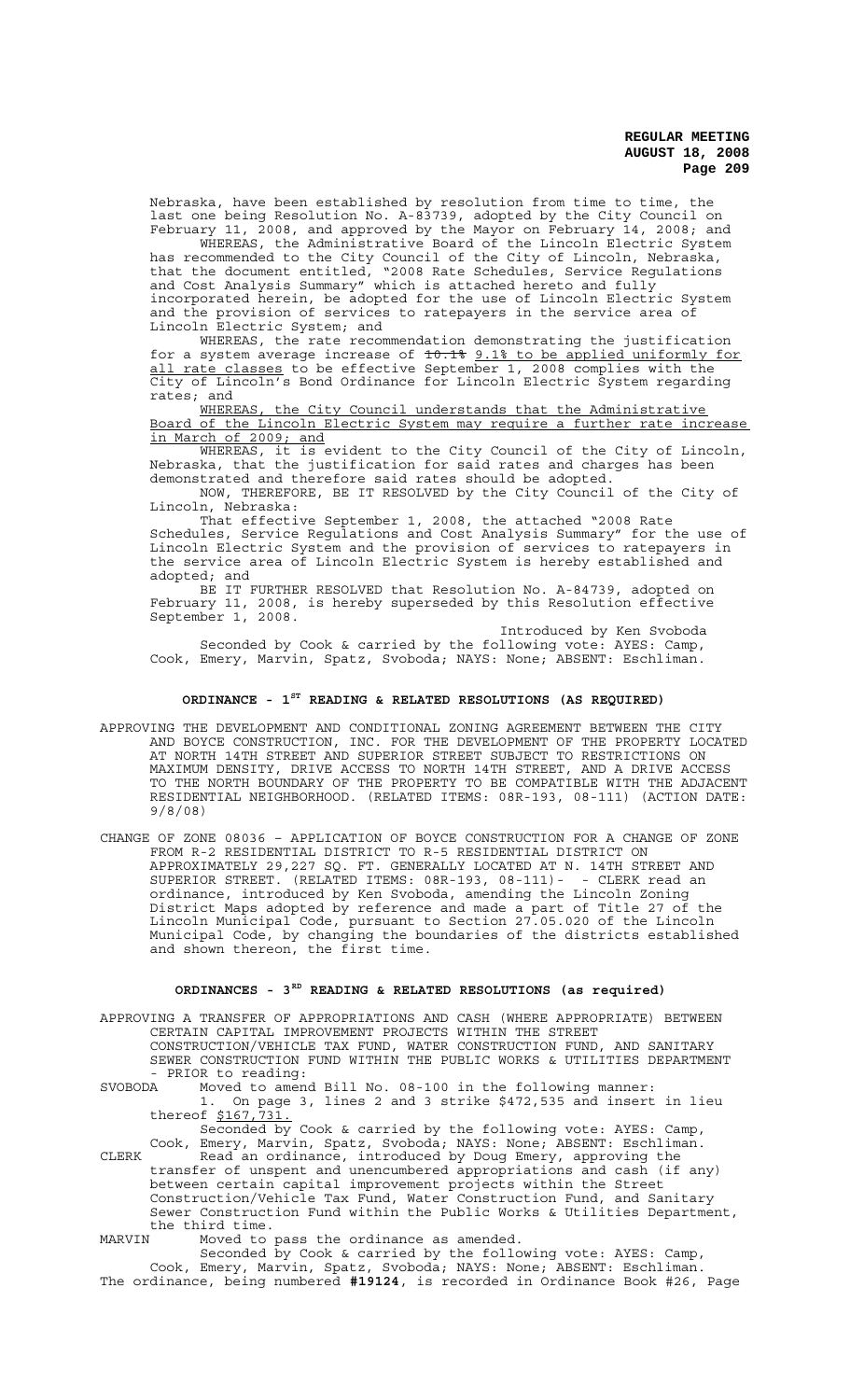APPROVING A LEASE AGREEMENT BETWEEN THE CITY AND ST. JAMES UNITED METHODIST CHURCH, FOR THE LEASE OF SPACE BY THE LINCOLN AREA AGENCY ON AGING FOR ITS ACTIVAGE CENTER PROGRAM AT 2400 S. 11TH STREET, LINCOLN, NEBRASKA FOR A ONE-YEAR TERM FROM SEPTEMBER 1, 2008 THROUGH AUGUST 31, 2009 CLERK read an ordinance, introduced by Dan Marvin, accepting and approving a Lease Agreement between the City of Lincoln and St. James United Methodist Church for the lease of space by the Lincoln Area Agency on Aging for its ActivAge Center Program at 2400 S.  $11^{\text{th}}$  Street, Lincoln, NE, 68502, for a term commencing on September 1, 2008 and terminating on August 1, 2008 and terminating on August 31, 2009, the third time.<br>MARVIN Mover

Moved to pass the ordinance as read.

Seconded by Svoboda & carried by the following vote: AYES: Camp, Cook, Emery, Marvin, Spatz, Svoboda; NAYS: None; ABSENT: Eschliman. The ordinance, being numbered **#19125**, is recorded in Ordinance Book #26, Page

APPROVING A LEASE AGREEMENT BETWEEN THE CITY AND THE PANAMA CAFÉ, FOR THE LEASE OF SPACE BY THE LINCOLN AREA AGENCY ON AGING FOR ITS ACTIVAGE CENTER PROGRAM AT 310 LOCUST STREET, PANAMA, NEBRASKA FOR A ONE-YEAR TERM FROM SEPTEMBER 1, 2008 THROUGH AUGUST 31, 2009 - CLERK read an ordinance, introduced by Dan Marvin, accepting and approving a Lease Agreement between the City of Lincoln and the Panama Café for the lease of space by the Lincoln Area Agency on Aging for its ActivAge Center Program at 310 Locust Street, Panama, NE 68419, for a term commencing on September 1, 2008 and terminating on August 31, 2009, the third time.<br>MARVIN

Moved to pass the ordinance as read.

Seconded by Svoboda & carried by the following vote: AYES: Camp, Cook, Emery, Marvin, Spatz, Svoboda; NAYS: None; ABSENT: Eschliman. The ordinance, being numbered **#19126**, is recorded in Ordinance Book #26, Page

APPROVING A LEASE AGREEMENT BETWEEN THE CITY AND BENNET AMERICAN LEGION POST #280, FOR THE LEASE OF SPACE BY THE LINCOLN AREA AGENCY ON AGING FOR ITS ACTIVAGE CENTER PROGRAM AT 970 MONROE, BENNET, NEBRASKA FOR A ONE-YEAR TERM FROM SEPTEMBER 1, 2008 THROUGH AUGUST 31, 2009 - CLERK read an ordinance, introduced by Dan Marvin, accepting and approving a Lease Agreement between the City of Lincoln and the American Legion<br>Post #280 for the lease of space by the Lincoln Area Agency on Ag for the lease of space by the Lincoln Area Agency on Aging for its ActivAge Center Program at 970 Monroe, Bennet, NE 68317, for a term commencing on September 1, 2008 and terminating on August 31, 2009, the third time. MARVIN Moved to pass the ordinance as read.

Seconded by Svoboda & carried by the following vote: AYES: Camp, Cook, Emery, Marvin, Spatz, Svoboda; NAYS: None; ABSENT: Eschliman. The ordinance, being numbered **#19127**, is recorded in Ordinance Book #26, Page

#### **REGISTERED TO SPEAK SESSION - NONE**

# **OPEN MICROPHONE SESSION - NONE**

#### **MISCELLANEOUS BUSINESS**

# **PENDING -**

CAMP Moved to extend the Pending List to August 25, 2008. Seconded by Svoboda & carried by the following vote: AYES: Camp, Cook, Emery, Marvin, Spatz, Svoboda; NAYS: None; ABSENT: Eschliman.

# **UPCOMING RESOLUTIONS -**

CAMP Moved to approve the resolutions to have Public Hearing on August 25, 2008. Seconded by Svoboda & carried by the following vote: AYES: Camp, Cook, Emery, Marvin, Spatz, Svoboda; NAYS: None; ABSENT: Eschliman.